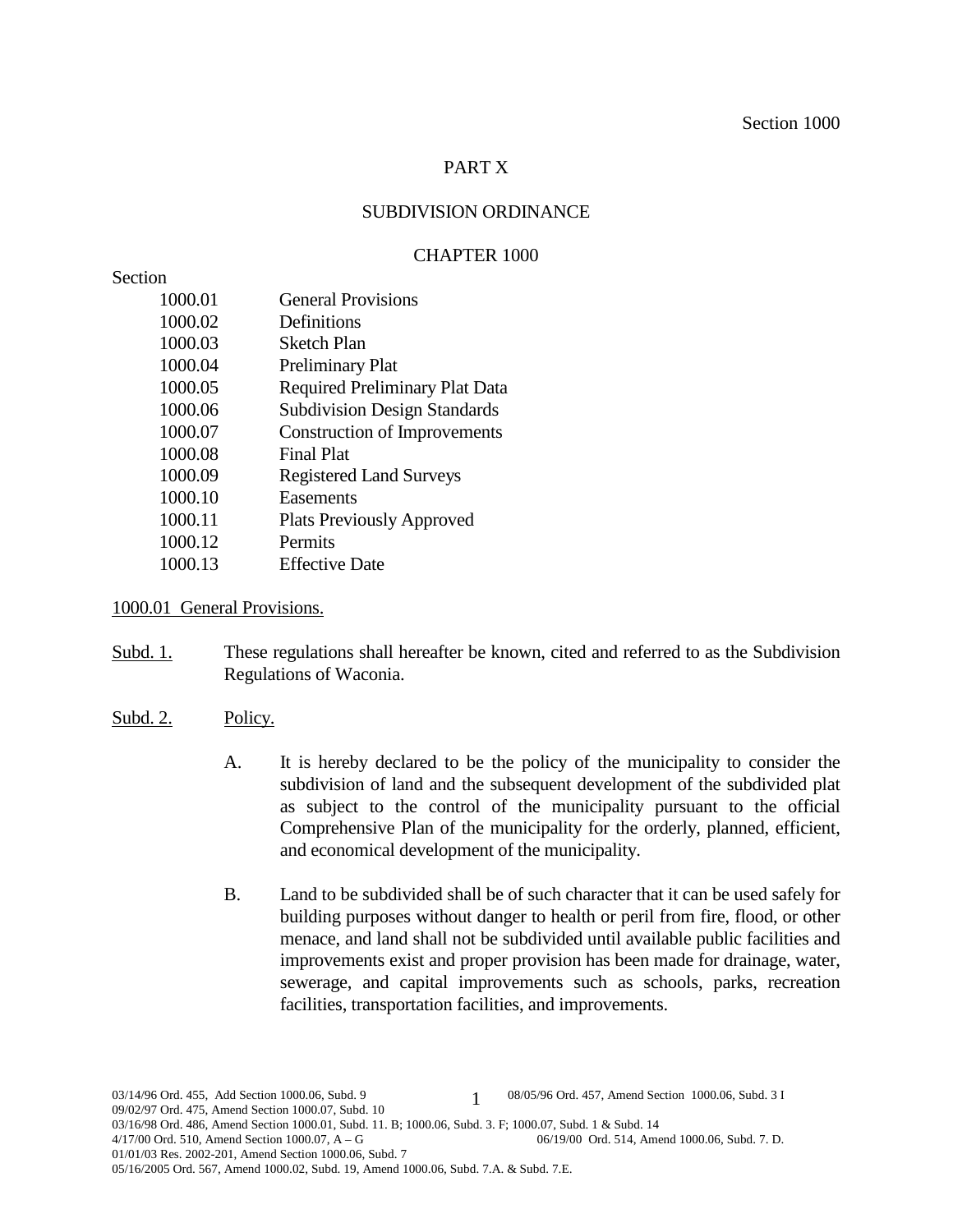- C. The existing and proposed public improvements shall conform to and be properly related to the proposals shown in the Comprehensive Plan, Official Map, and the capital budget and program of the municipality, and it is intended that these regulations shall supplement and facilitate the enforcement of the provisions and standards contained in building and housing codes, zoning ordinances, Comprehensive Plan, Official Map and land use plan, and capital budget and program of the municipality.
- Subd. 3. Purposes. Pursuant to the authority contained in Minnesota Statutes, Section 462.358, this ordinance is adopted for the following purposes:
	- A. To protect and provide for the public health, safety, and general welfare of the municipality.
	- B. To guide the future growth and development of the municipality, in accordance with the Comprehensive Plan.
	- C. To provide for adequate light, air, and privacy, to secure safety from fire, flood, and other danger, and to prevent overcrowding of the land and undue congestion of population.
	- D. To protect the character and the social and economic stability of all parts of the municipality and to encourage the orderly and beneficial development of all parts of the municipality.
	- E. To protect and conserve the value of land throughout the municipality and the value of buildings and improvements upon the land, and to minimize the conflicts among the uses of land and buildings.
	- F. To guide public and private policy and action in order to provide adequate and efficient transportation, water, sewerage, schools, parks, playgrounds, recreation, and other public requirements and facilities.
	- G. To provide the most beneficial relationship between the uses of land and buildings and the circulation of traffic throughout the municipality, having particular regard to the avoidance of congestion in the streets and highways, and the pedestrian traffic movements appropriate to the various uses of land and buildings, and to provide for the proper location and width of streets and buildings lines.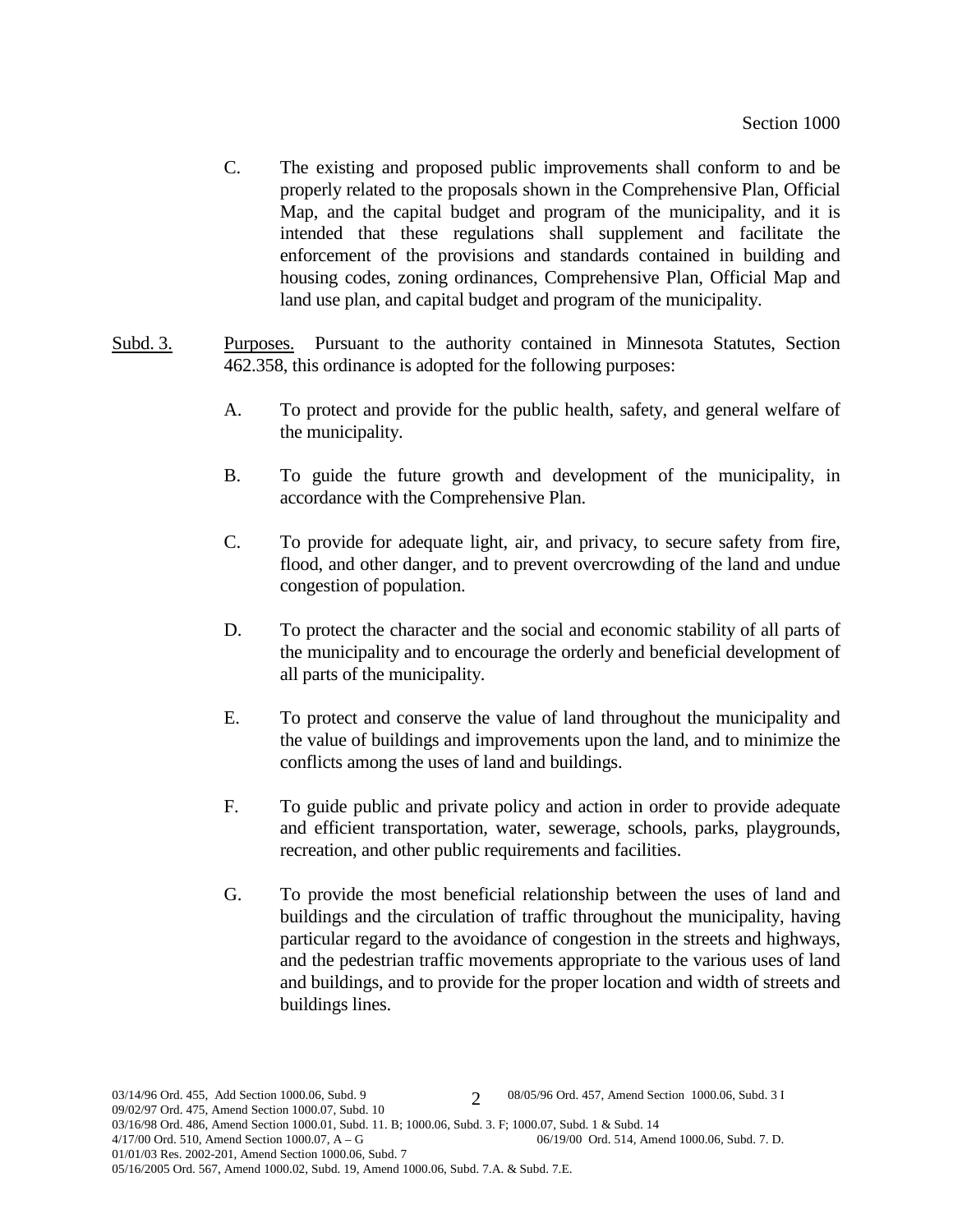- H. To establish reasonable standards of design and procedures for subdivisions and resubdivisions, in order to further the orderly layout and use of land; and to insure proper legal descriptions and monumenting of subdivided land.
- I. To insure that public facilities are available and will have a sufficient capacity to serve the proposed subdivision.
- J. To prevent the pollution of air, streams, and ponds; to assure the adequacy of drainage facilities; to safeguard the water table; and to encourage the wise use and management of natural resources throughout the municipality in order to preserve the integrity, stability, and beauty of the community and the value of the land.
- K. To preserve the natural beauty and topography of the municipality and to insure appropriate development with regard to these natural features.
- L. To provide for open spaces through the most efficient design and layout of the land, including the use of average density in providing for minimum width and area of lots, while preserving the density of land as established in the zoning ordinance of the municipality.

# Subd. 4. Jurisdiction.

- A. These subdivision regulations shall apply to all subdivisions of land, as defined herein, located within the corporate limits of the municipality.
- B. No land shall be subdivided within the corporate limits of the municipality until:
	- 1. The subdivider or his agent shall submit a sketch plat of the parcel to the Planning Commission through its administrative assistant;
	- 2. Obtain approval of the sketch plat and preliminary and final approval of the plat itself by the Planning Commission and City Council; and
	- 3. The approval plat is filed with the County Register of Deeds.
- C. No building permit or certificate of occupancy shall be issued for any parcel or plat of land which was created by subdivision after the effective date of, and not in conformity with, the provisions of these subdivision regulations, and no excavation of land or construction of any public or private improvements shall take place or be commenced except in conformity with the regulations.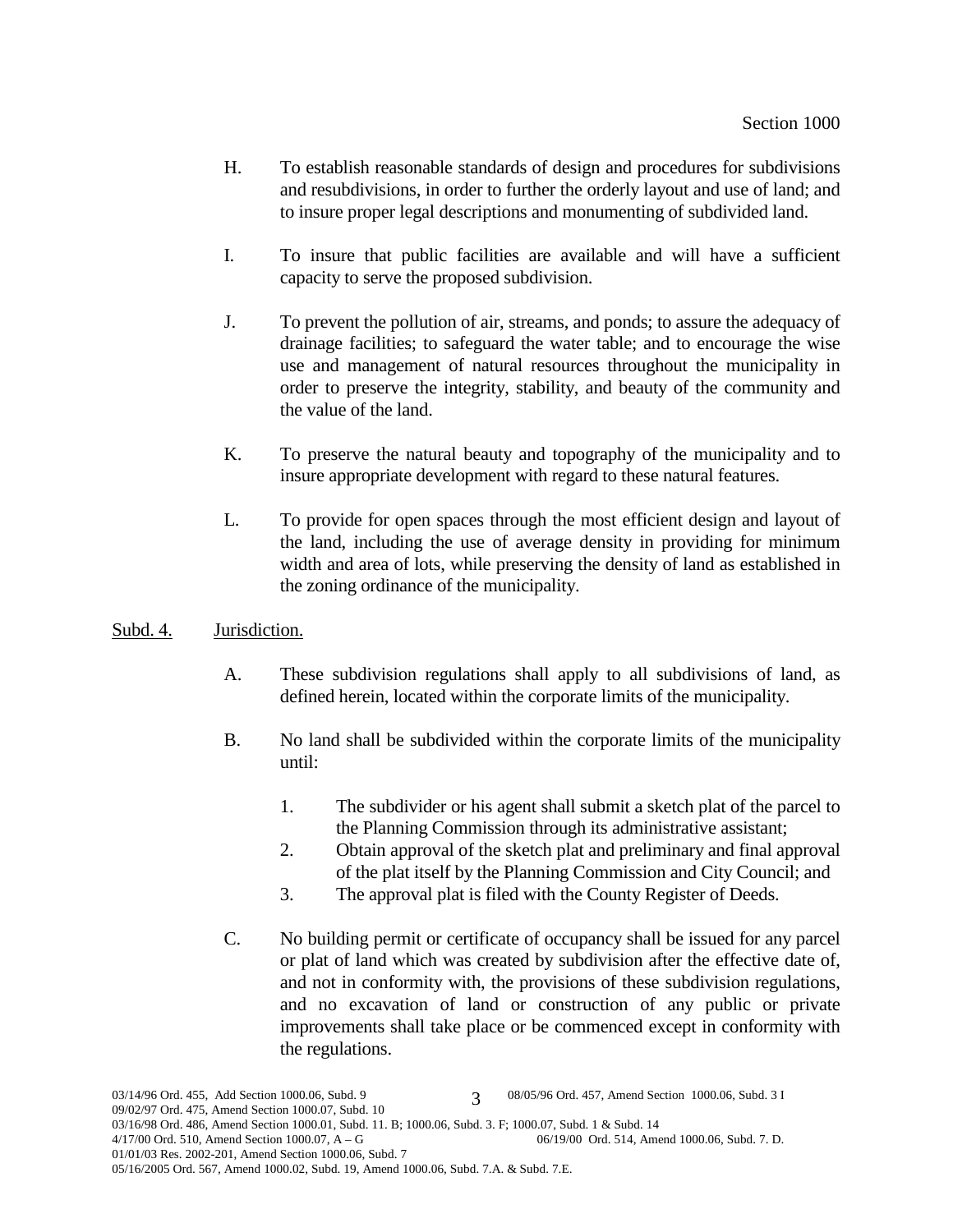- Subd. 5. Enactment. In order that land may be subdivided in accordance with these purposes and policy, these subdivision regulations are hereby adopted.
- Subd. 6. Interpretation, Conflict, and Separability.
	- A. In their interpretation and application, the provisions of these regulations shall be held to be the minimum requirements for the promotion of the public health, safety, and general welfare.
	- B. Conflict with Public and Private Provisions.
		- 1. Public Provisions. The regulations are not intended to interfere with, abrogate, or annul any other ordinance, rule or regulation, statute, or other provision of law. Where any provision of these regulations imposes restriction different from those imposed by any other provision of these regulations or any other ordinance, rule or regulation, or other provision of law, whichever provisions are more restrictive or impose higher standards shall control.
		- 2. Private Provisions. These regulations are not intended to abrogate any easement, covenant or any other private agreement or restriction, provided that where the provisions of these regulations are more restrictive or impose higher standards or regulations that such easement, covenant, or other private agreement or restriction, the requirements of these regulations shall govern. Where the provisions of the easement, covenant, or private agreement or restriction impose duties and obligations more restrictive, or higher standards than the requirements of these regulations, or the determinations of the Planning Commission or the municipality in approving a subdivision or in enforcing these regulations, and such private provisions are not inconsistent with these regulations or determinations thereunder, then such private provisions shall be operative and supplemental to these regulations and determinations made thereunder.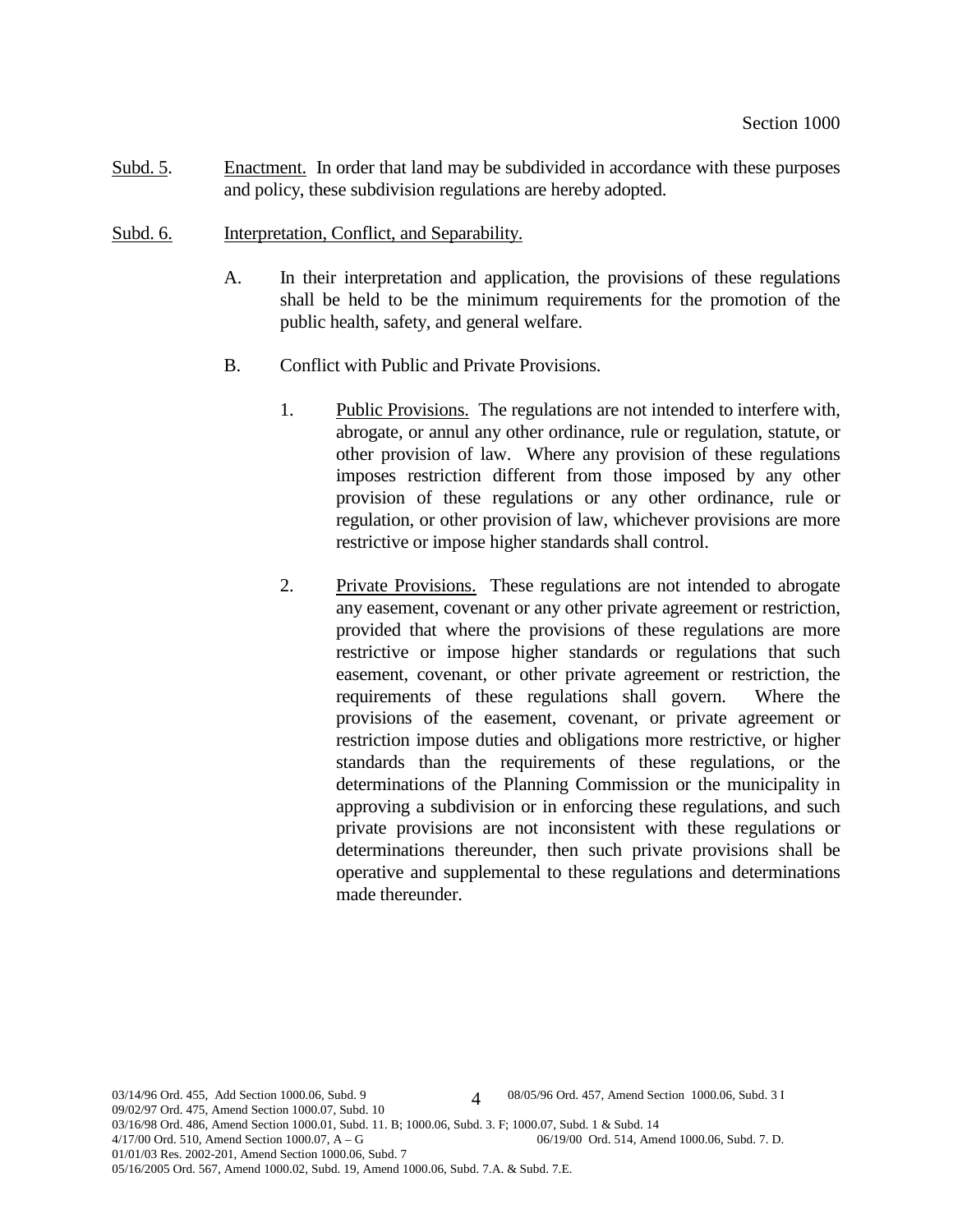- C. Separability. If any part or provision of these regulations or application thereof to any person or circumstances is adjudged invalid by any court of competent jurisdiction, such judgment shall be confined in its operation to the part, provision, or application directly involved in all controversy in which such judgment shall have been rendered and shall not effect or impair the validity of the remainder of these regulations or the application thereof to other persons or circumstances. The Planning Commission and City Council hereby declare that it would have enacted the remainder of these regulations even without any such part, provision, or application.
- Subd. 7. Saving Provision. These regulations shall not be construed as abating any action now pending under, or by virtue of, prior existing subdivision regulations, or as discontinuing, abating, modifying, or altering any penalty accruing or about to accrue, or as affecting the liability of any person, firm, or corporation, or as waiving any right of the municipality under any section or provision existing at the time of adoption of these regulations, or as vacating or annulling any rights obtained by any person, firm, or corporation, by lawful action of the municipality except as shall be expressly provided for in these regulations.
- Subd. 8. Reservations and Appeals. Upon the adoption of these regulations according to law, the Subdivision Regulations of Waconia, Number 101, adopted November, 1959, as amended, are hereby repealed, except as to such sections expressly retained herein.
- Subd. 9. Amendments. For the purpose providing the public health, safety, and general welfare, the City Council with the consultation of the Planning Commission may from time to time amend the provisions imposed by these subdivision regulations. Public hearings on all proposed amendments shall be held by the Planning Commission in the manner prescribed by law.
- Subd. 10. Conditions. Regulation of the subdivision of land and the attachment of reasonable conditions to land subdivision is an exercise of valid police power delegated by the state to this municipality. The developer has the duty of compliance with reasonable conditions laid down by the City Council and Planning Commission for design, dedication, improvement, and restrictive use of the land so as to conform to the physical and economical development of the municipality and to the safety and general welfare of the future plot owners in the subdivision and of the community at large.

03/14/96 Ord. 455, Add Section 1000.06, Subd. 9  $\qquad 68/05/96$  Ord. 457, Amend Section 1000.06, Subd. 3 I 09/02/97 Ord. 475, Amend Section 1000.07, Subd. 10 03/16/98 Ord. 486, Amend Section 1000.01, Subd. 11. B; 1000.06, Subd. 3. F; 1000.07, Subd. 1 & Subd. 14<br>4/17/00 Ord. 510, Amend Section 1000.07, A – G<br>06/19/00 Ord. 514, Amend 1000.06, Subd. 7. D. 4/17/00 Ord. 510, Amend Section 1000.07,  $A - G$ 01/01/03 Res. 2002-201, Amend Section 1000.06, Subd. 7 05/16/2005 Ord. 567, Amend 1000.02, Subd. 19, Amend 1000.06, Subd. 7.A. & Subd. 7.E. 5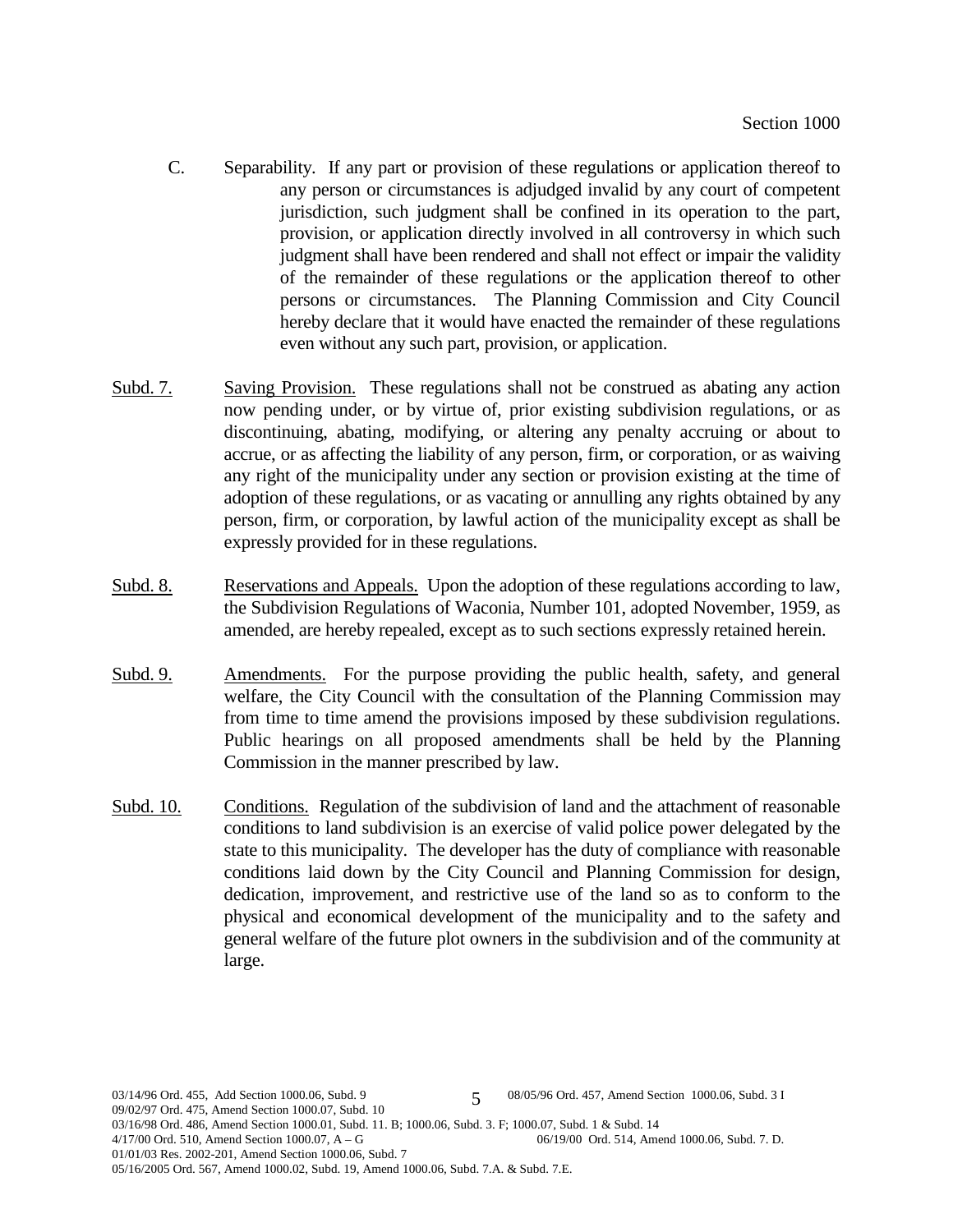### Subd. 11. Resubdivision of Land.

- A. Procedure for Resubdivision. For any change in a map of an approved or recorded subdivision plat, if such change affects any street layout shown on such map, or area reserved thereon for public use, or any lot line, or if it affects any map or plan legally reached prior to the adoption of any regulations controlling subdivisions, such parcel shall be approved by the Planning Commission and City Council by the same procedure, rules, and regulations as for a subdivision.
- B. Procedure for Subdivisions Where Future Resubdivision Is Indicated. Whenever a parcel of land is subdivided and the subdivision plat shows one or more lots containing more than one acre of land and there are indications that such lots will eventually be resubdivided into small building sites, the City Council may require that such parcel of land allow for the future opening of streets and the ultimate extension of adjacent streets. Easements providing for the future opening and extension of such streets may be made a requirement of the plat. Further, the City Council may also require temporary cul-de-sacs and associated temporary easements on any streets that temporarily dead-end in anticipation of future resubdivision.
- C. Minor Subdivisions. In the case of a subdivision resulting in three or less parcels, situated in a locality where conditions are well defined, the Council may exempt the subdivider from complying with some of the requirements of the Subdivision Ordinance. In the case of a request to subdivide a lot which is part of a recorded plat, where the subdivision is to permit the adding of a parcel of land to an abutting lot or to create three (3) lots, and the newly created property line will not cause the other remaining portion of the lot to be in violation of the Subdivision Ordinance or the Zoning Ordinance, the division may be approved by the City Council, after submission of a survey by a registered land surveyor indicating the original lot and the proposed subdivision.

#### Subd. 12. Vacation of Plats.

A. Any plat or any part of any plat may be vacated by the owner of the premises, at any time before the sale of any lot therein, by a written instrument, to which a copy of such plat shall be attached, declaring the same to be vacated.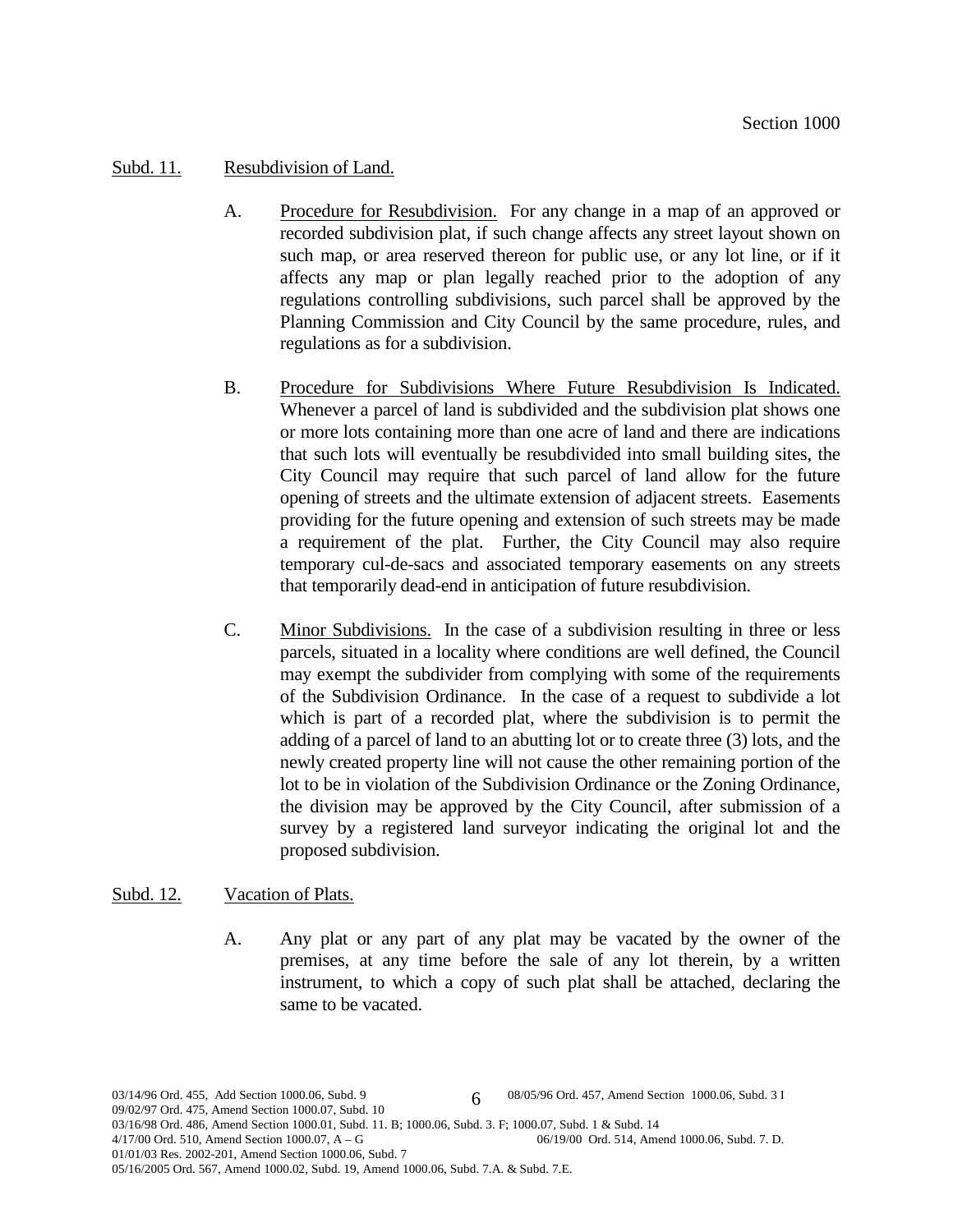- B. Such an instrument shall be approved by the Planning Commission in like manner as plats of subdivisions. The Governing Body may reject any such instrument which abridges or destroys any public rights in any of its public uses, improvements, streets, or alleys.
- C. Such an instrument shall be executed, acknowledged or approved, and recorded or filed, in like manner as plats of subdivisions; and being duly recorded or filed shall operate to destroy the force and effect of the recording of the plat so vacated, and to divest all public rights in the streets, alleys, and public grounds, and all dedications laid out or described in such plat.
- D. When lots have been sold, the plat may be vacated in the manner herein provided by all the owners of lots in such plat joining in the execution of such writing.

# Subd. 13. Variances.

- A. General. Where the Planning Commission finds that extraordinary hardships or practical difficulties may result from strict compliance with these regulations and/or the purposes of these regulations may be served to a greater extent by an alternative proposal, it may approve variances to these subdivision regulations so that substantial justice may be done and the public interest secured, provided that such variance shall not have the effect of nullifying the intent and purpose of these regulations; and further provided the City Council with the recommendation of the Planning Commission shall not approve variances unless it shall make findings based upon the evidence presented to it in each specific case that:
	- 1. The granting of the variance will not be detrimental to the public safety, health, or welfare or injurious to other property in the area where property is located.
	- 2. The conditions upon which the request for a variance is based are unique to the property for which the variance is sought and are not applicable generally to other property.
	- 3. Because of the particular physical surroundings, shape or topographical conditions of the specific property involved, a particular hardship to the owner would result, as distinguished from a mere inconvenience, if the strict letter of these regulations are carried out.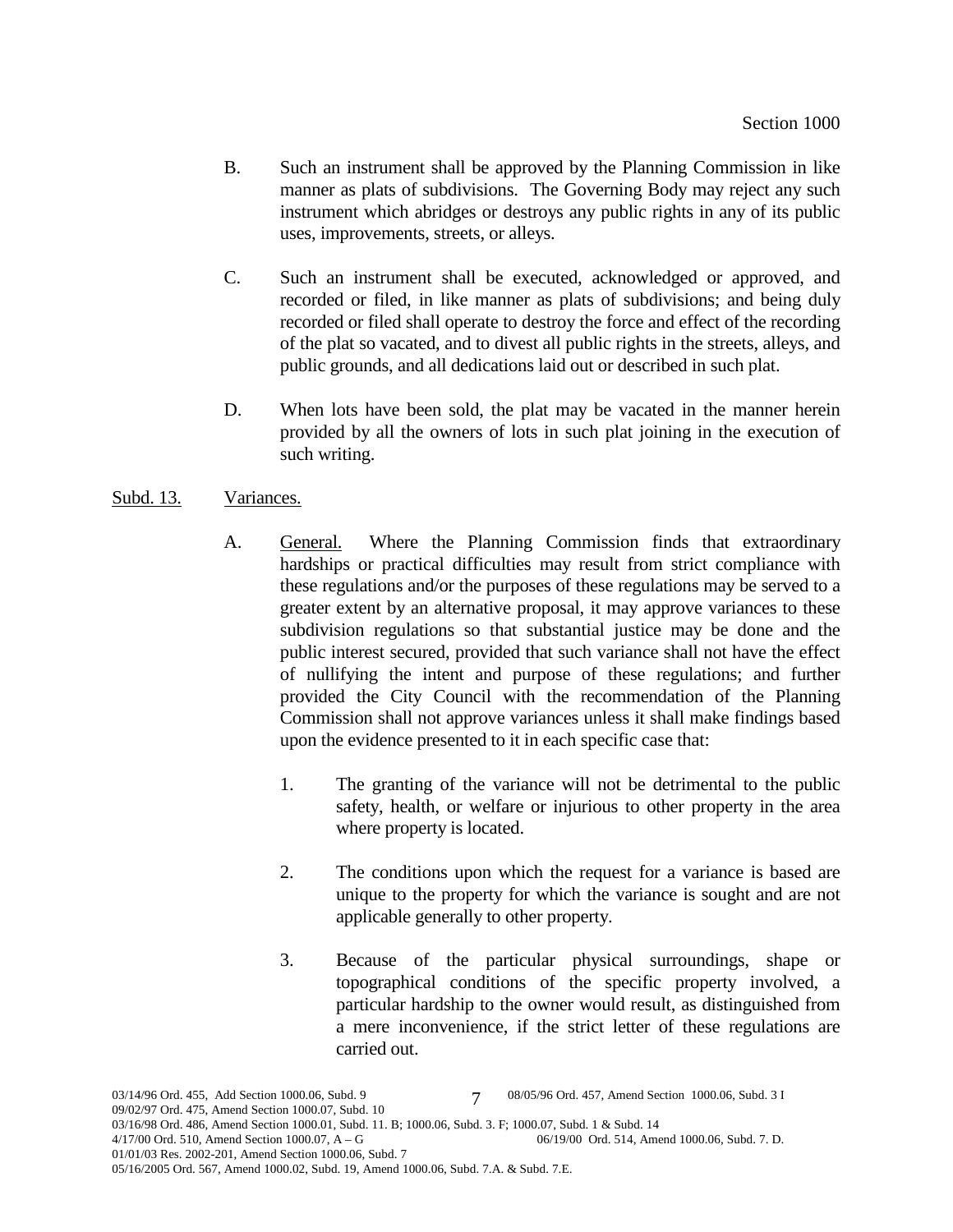- 4. The variances will not in any manner vary the provisions of the Zoning Ordinance, Comprehensive Plan, or Official Map.
- B. Conditions. In approving variances, the Planning Commission and City Council may require such conditions as will, in its judgment, secure substantially the objectives of the standards or requirements of these regulations.
- C. Procedures. A petition for any such variance shall be submitted in writing by the subdivider at the time when the preliminary plat is filed for the consideration of the Planning Commission. The petition shall state fully the grounds for the application and all of the facts relied upon by the petitioner.

03/14/96 Ord. 455, Add Section 1000.06, Subd. 9 08/05/96 Ord. 457, Amend Section 1000.06, Subd. 3 I 09/02/97 Ord. 475, Amend Section 1000.07, Subd. 10 03/16/98 Ord. 486, Amend Section 1000.01, Subd. 11. B; 1000.06, Subd. 3. F; 1000.07, Subd. 1 & Subd. 14  $4/17/00$  Ord. 510, Amend Section 1000.07, A – G 06/19/00 Ord. 514, Amend 06/19/00 Ord. 514, Amend 1000.06, Subd. 7. D. 01/01/03 Res. 2002-201, Amend Section 1000.06, Subd. 7 05/16/2005 Ord. 567, Amend 1000.02, Subd. 19, Amend 1000.06, Subd. 7.A. & Subd. 7.E. 8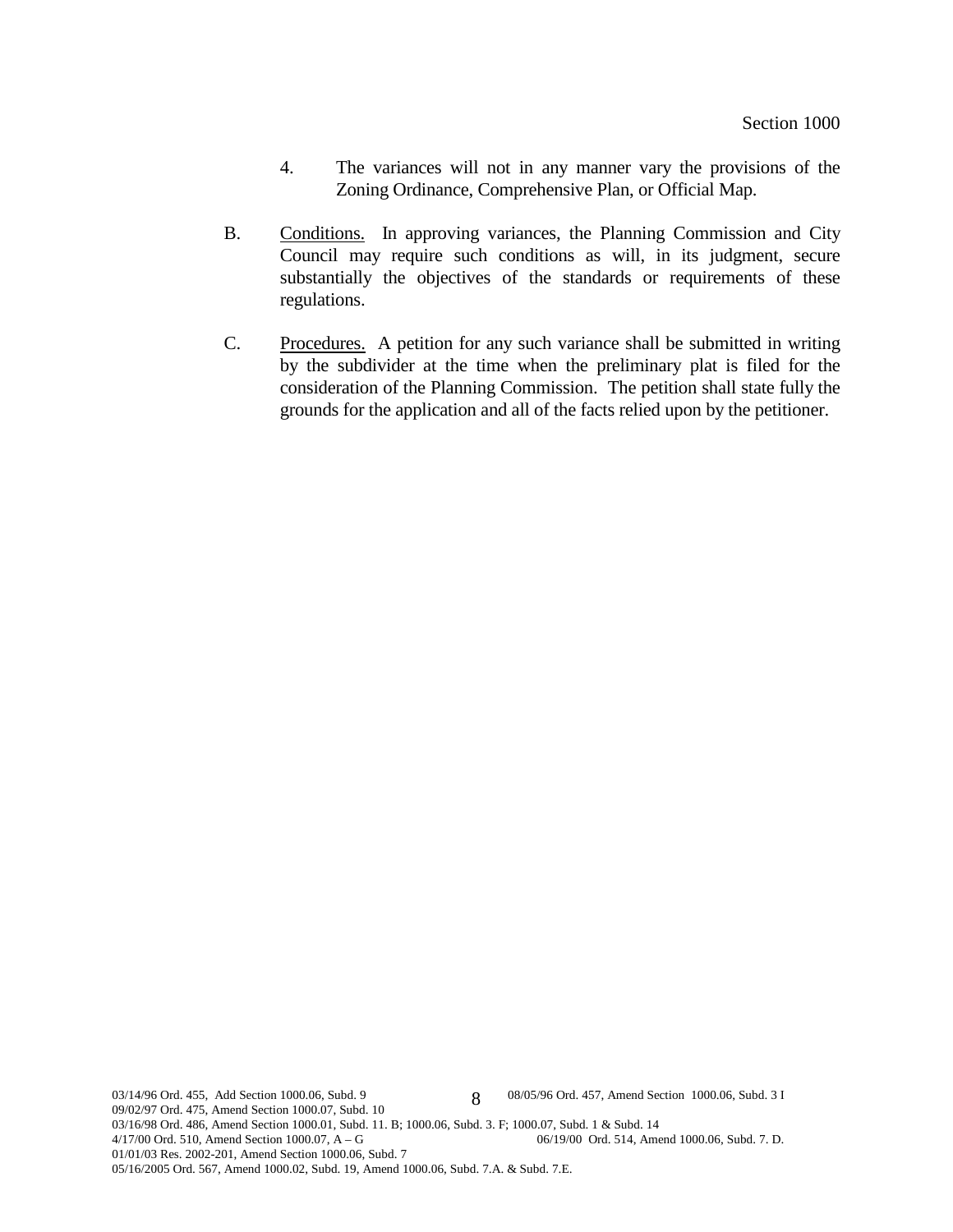## Subd. 14. Enforcement, Violations, and Penalties.

- A. General.
	- 1. It shall be the duty of the Administrative Assistant to the Planning Commission to enforce these regulations and to bring to the attention of the Municipal Prosecuting Attorney any violations or lack of compliance herewith.
	- 2. No owner, or agent of the owner, of any parcel of land located in a proposed subdivision shall transfer or sell any such parcel before a plat of such subdivision has been approved by the City Council, in accordance with the provisions of these regulations, and filed with the County Register of Deeds.
	- 3. The subdivision of any lot or any parcel of land, by the use of metes and bounds description for the purpose of sale, transfer, or lease with the intent of evading these regulations, shall not be permitted. All such described subdivisions shall be subject to all of the requirements contained in these regulations.
	- 4. No building permit shall be issued for the construction of any building or structure located on a lot or plat subdivided or sold in violation of the provisions of these regulations.
- B. Violations and Penalties. Any person, firm, or corporation who fails to comply with, or violates, any of these regulations shall be subject to a fine and/or imprisonment as provided by Chapter 102 of this Code.
- C. Civil Enforcement. Appropriate actions and proceedings may be taken by law or in equity to prevent any violation of these regulations, to prevent unlawful construction, to recover damages, to restrain, correct, or abate a violation, to prevent illegal occupancy of a building structure or premises, and these remedies shall be in addition to the penalties described above.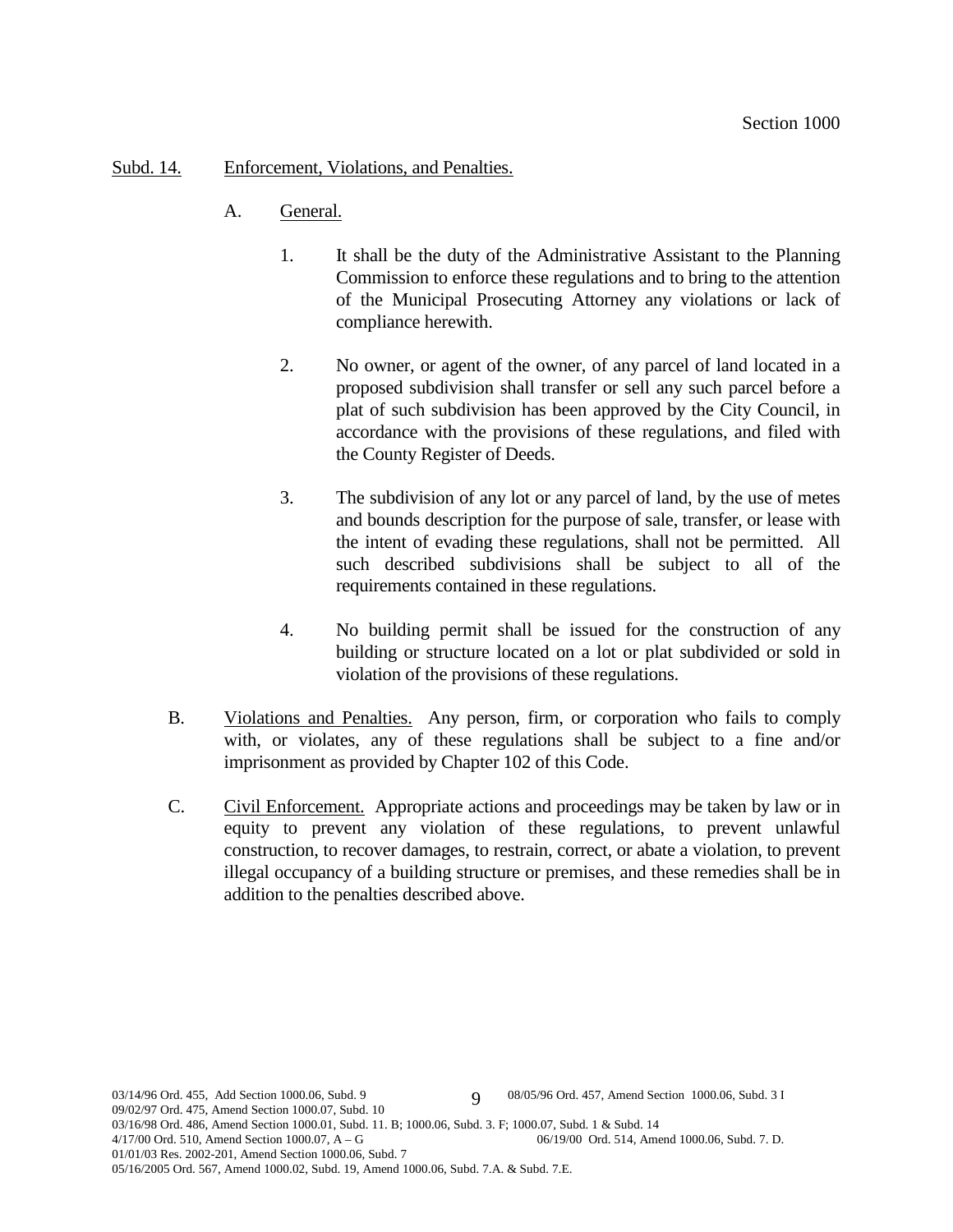#### Section 1000.02 Definitions.

For the purpose of these regulations, the following terms, phrases, words, and their definitions shall have the meaning given in this section. When inconsistent with the context, words used in the present tense shall include the future tense; words in the singular number shall include the plural and words in the plural shall include the singular. The masculine gender includes the feminine and neuter genders. The word "shall" is mandatory; the word "may" is discretionary.

- Subd. 1. Alley: A public right-of-way which affords a secondary means of access to abutting property.
- Subd. 2. Block: An area of land within a subdivision that is entirely bounded by streets or a combination of streets, exterior boundary lines of the subdivision and/or bodies of water.
- Subd. 3. Boulevard: That portion of a street right-of-way between the curb or curb line and the property line.
- Subd. 4. Butt Lot: A lot at the end of a block and located between two corner lots.
- Subd. 5. Comprehensive Plan: A compilation of policy statements, goals, standards, and maps for guiding the physical, social and economic development, both private and public, of the City and its environs.
- Subd. 6. Design Standards: The specifications to land owners or subdividers for the preparation of plats, both preliminary and final, indicating among other things, the optimum, minimum or maximum dimensions of such items as right-of-way, blocks, easements and lots.
- Subd. 7. Easement: Authorization by a property owner for the use by another, and for a specified purpose, of any designated part of his property.
- Subd. 8. Final Plat: The final map and/or plan and/or record of a subdivision and any accompanying material presented to the City Council for approval and which, if approved, will be duly filed with the County Register of Deeds. Said plat must conform to all State laws.
- Subd. 9. Grade, Slope or Gradient: The vertical rise or drop from any fixed horizontal line or point.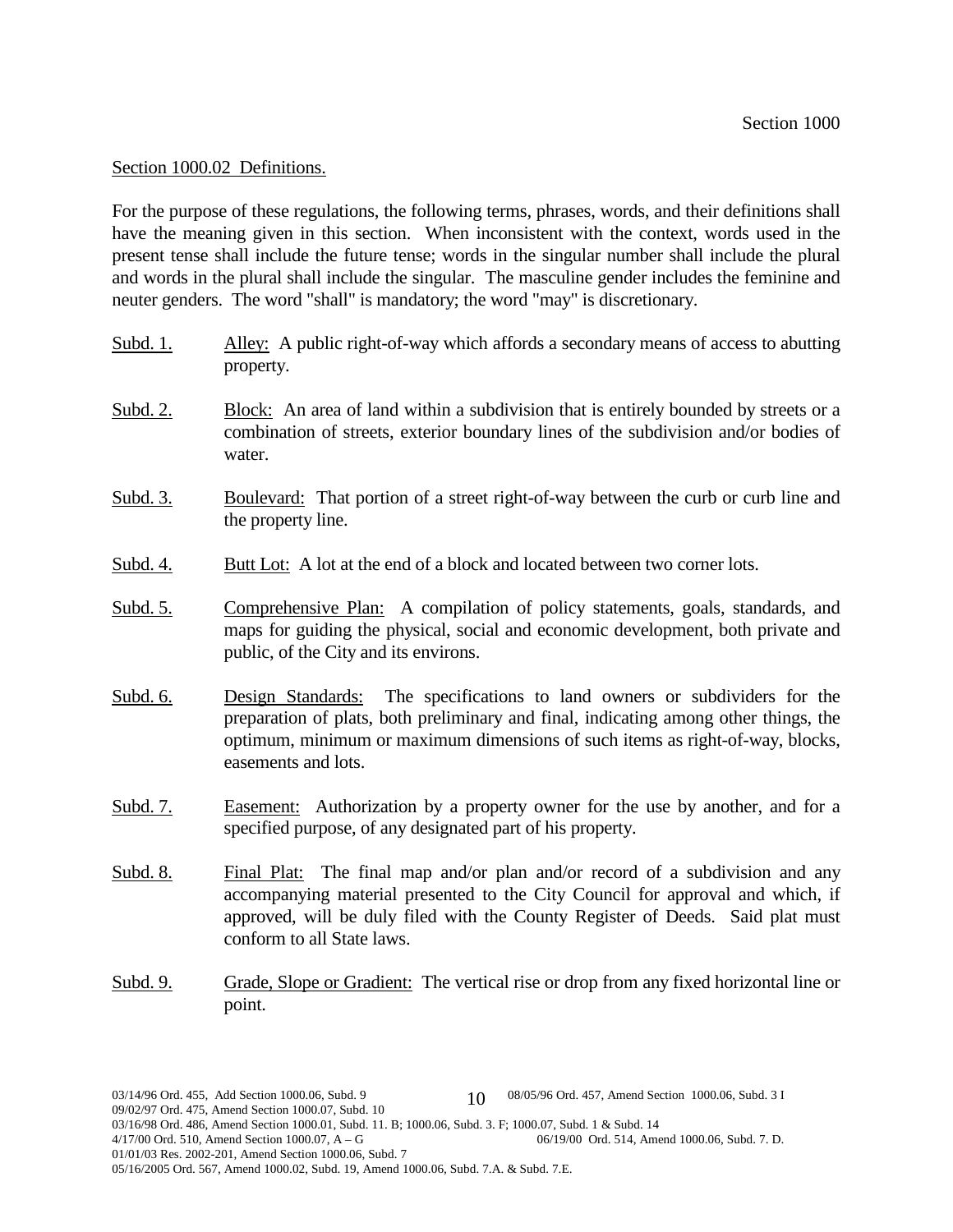- Subd. 10. Improvements: The construction or installation of public or private utilities including, but not limited to, potable water, sanitary sewer systems, storm sewers, roads and other thoroughfares, sidewalks, curbs and gutters, paving, barricades, trees and other plantings, lighting, fuel or energy and the transmission thereof, transportation systems or facilities connected therewith and communication systems which are necessary, desirable or convenient in the maintenance of the health, safety and the general welfare.
- Subd. 11. Lot: A parcel, piece, or portion of land designated by metes and bounds, registered land survey, auditor's plat, or other means and separated from other parcels or portions by said description for the purpose of sale, lease or separation thereof, abutting a public street. For the purposes of shoreland regulations, a lot shall be considered to be an individual building site which shall be occupied by no more than one principal structure equipped with sanitary facilities.
- Subd. 12. Open Space: An area set aside for the preservation of natural open spaces to counteract the effects of urban congestion and monotony.
- Subd. 13. Owner: Any individual, firm, association, syndicate, partnership, corporation, trust or any other legal entity having sufficient proprietary interest in the land sought to be subdivided to commence and maintain proceedings to subdivide the same under these regulations.
- Subd. 14. Parks and Playgrounds: Public lands and open space in the City of Waconia dedicated for and usable for recreation purposes.
- Subd. 15. Pedestrian Way: The right-of-way across or within a block, for use by pedestrian traffic and which may be used for utilities whether designated as a pedestrian way, cross-walk or however otherwise designated.
- Subd. 16. Person: An individual, to include both male and female, and shall also extend and be applied to bodies political and corporate and to partnership and other unincorporated associations.
- Subd. 17. Planning Commission: The planning agency or planning department as created by the City of Waconia.
- Subd. 18. Preliminary Plat: The tentative map, drawing or chart indicating the proposed layout of the subdivision to be submitted hereunder in compliance with the Comprehensive Plan and these regulations including required supporting data.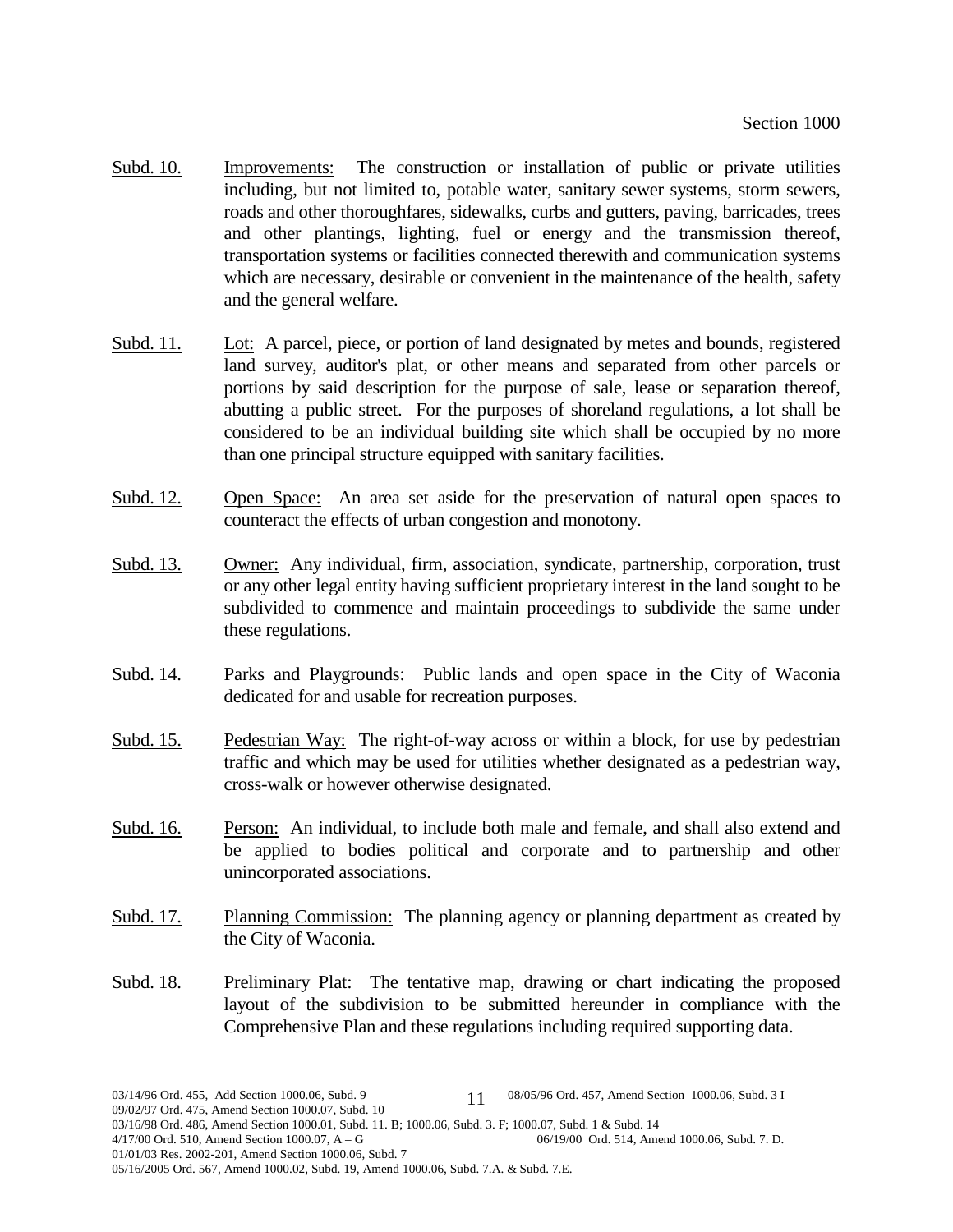- Subd. 19. Private Recreational Facilities: Swimming pools, tennis courts, exercise/weight rooms, club houses and similar facilities that are privately owned, operated and maintained.
- Subd. 20. Protective Covenants: Contracts made between private parties as to the manner in which land may be used with the view to protecting and preserving the physical and economic integrity of a given area.
- Subd. 21. Required Public Improvements: Those improvements in any proposed subdivision, including streets, water and sewer systems and storm water drainage systems, which are required in connection with the approval of any plat or other subdivision.
- Subd. 22. Right-of-Way: The area within the limits of a street, alley, pedestrian way, thoroughfare or easement.
- Subd. 23. Streets:
	- A. Street: A public right-of-way affording primary access by pedestrians and vehicles abutting properties whether designated as a street, highway, thoroughfare, parkway, road, avenue, or however otherwise designated.
	- B. Collector Street: A street which carries traffic from minor streets to thoroughfares. It includes the principal entrance streets of a residential development and streets for circulation within such a development.
	- C. Cul-De-Sac: A street with only one outlet and having an appropriate terminal for the safe and convenient reversal of traffic movement.
	- D. Minor Street: A street used primarily for access to the abutting properties and the local needs of a neighborhood.
	- E. Service Street, Lane or Road: A street which is adjacent to a thoroughfare and which provides access to abutting properties and protection from through traffic.
	- F. Street Width: The shortest distance between the lot lines delineating the right-of-way of a street.
	- G. Thoroughfare: A street primarily designed to carry large volumes of traffic and serves as an arterial traffic way between various districts of the City.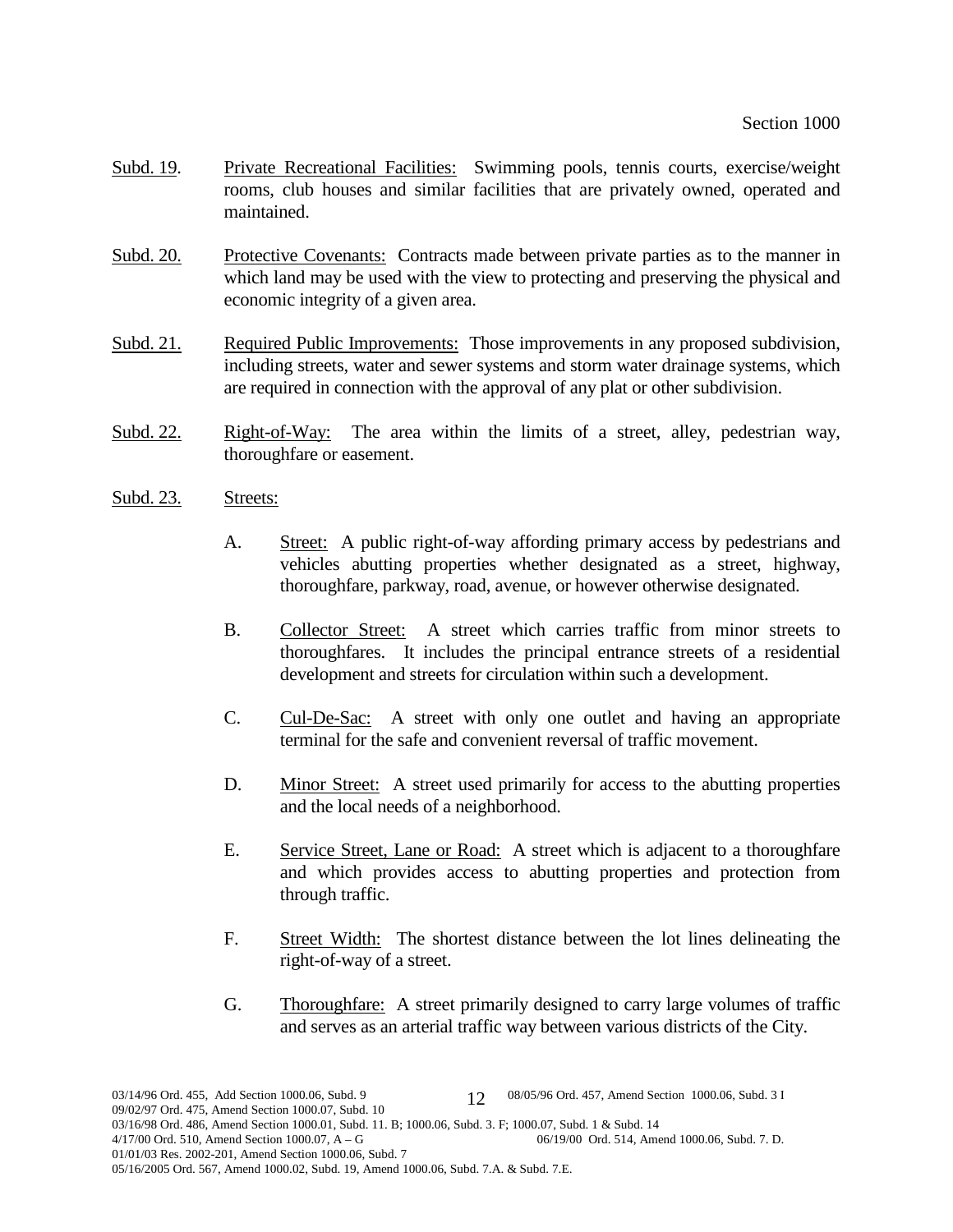- Subd. 24. Subdivider: Any person, firm or corporation commencing proceedings under these regulations to effect a subdivision of land hereunder for himself or for another.
- Subd. 25. Subdivision: The division of a parcel of land into two or more lots or parcels of land for the purpose of transfer of ownership or building development. The term includes resubdivision and, when appropriate to the context, shall relate to the process of subdividing or to the land subdivided.

03/14/96 Ord. 455, Add Section 1000.06, Subd. 9 13 08/05/96 Ord. 457, Amend Section 1000.06, Subd. 3 I 09/02/97 Ord. 475, Amend Section 1000.07, Subd. 10 03/16/98 Ord. 486, Amend Section 1000.01, Subd. 11. B; 1000.06, Subd. 3. F; 1000.07, Subd. 1 & Subd. 14<br>4/17/00 Ord. 510, Amend Section 1000.07, A – G<br>06/19/00 Ord. 514, Amend 1000.06, Subd. 7. D. 4/17/00 Ord. 510, Amend Section 1000.07,  $A - G$ 01/01/03 Res. 2002-201, Amend Section 1000.06, Subd. 7 05/16/2005 Ord. 567, Amend 1000.02, Subd. 19, Amend 1000.06, Subd. 7.A. & Subd. 7.E. 13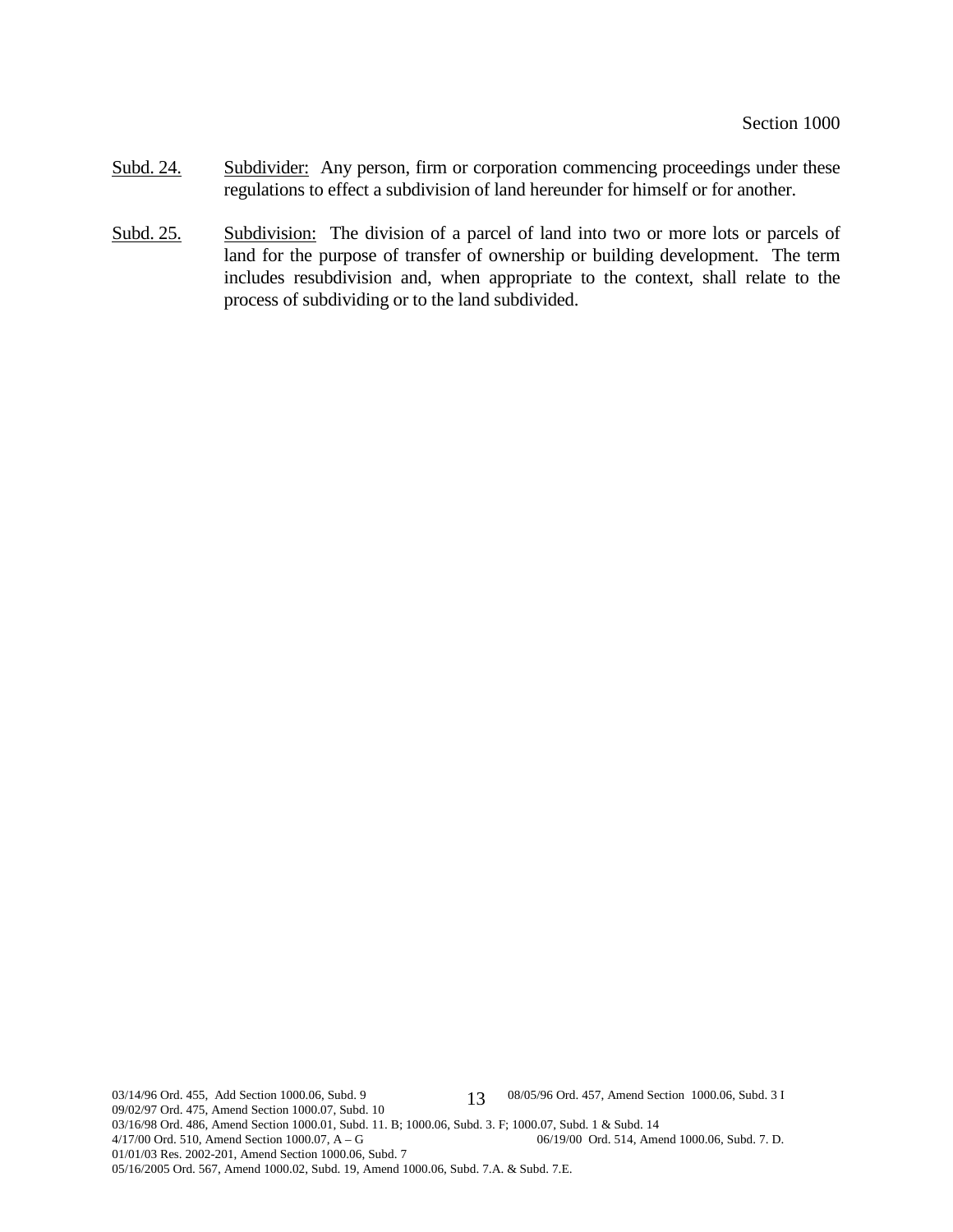#### Section 1000.03 Sketch Plan.

- Subd. 1. Subdividers shall prepare ten (10) copies of a subdivision sketch plan for review by the Planning Commission. Such sketch plan will be considered as having been submitted for informal discussion between the subdivider and the Planning Commission. No fee shall be required of the subdivider for the submission of a sketch plan.
- Subd. 2. A proposed subdivision sketch plan shall contain the following information:
	- A. Site location map showing the major streets, school location, commercial centers and other significant developments.
	- B. Tract boundaries.
	- C. North point and scale.
	- D. Streets within and adjacent to tract.
	- E. Topography and physical features.
	- F. Proposed general street design.
	- G. Proposed lot size and orientation.
- Subd. 3. Submission of a subdivision sketch plan shall not constitute formal filing of a plan with the City. On the basis of the subdivision sketch plan, the Planning Commission may informally advise the subdivider of the extent to which the plan conforms to the Comprehensive Plan, design standards of this ordinance and to other ordinances of the City, and may discuss possible modification necessary to secure approval of the plan.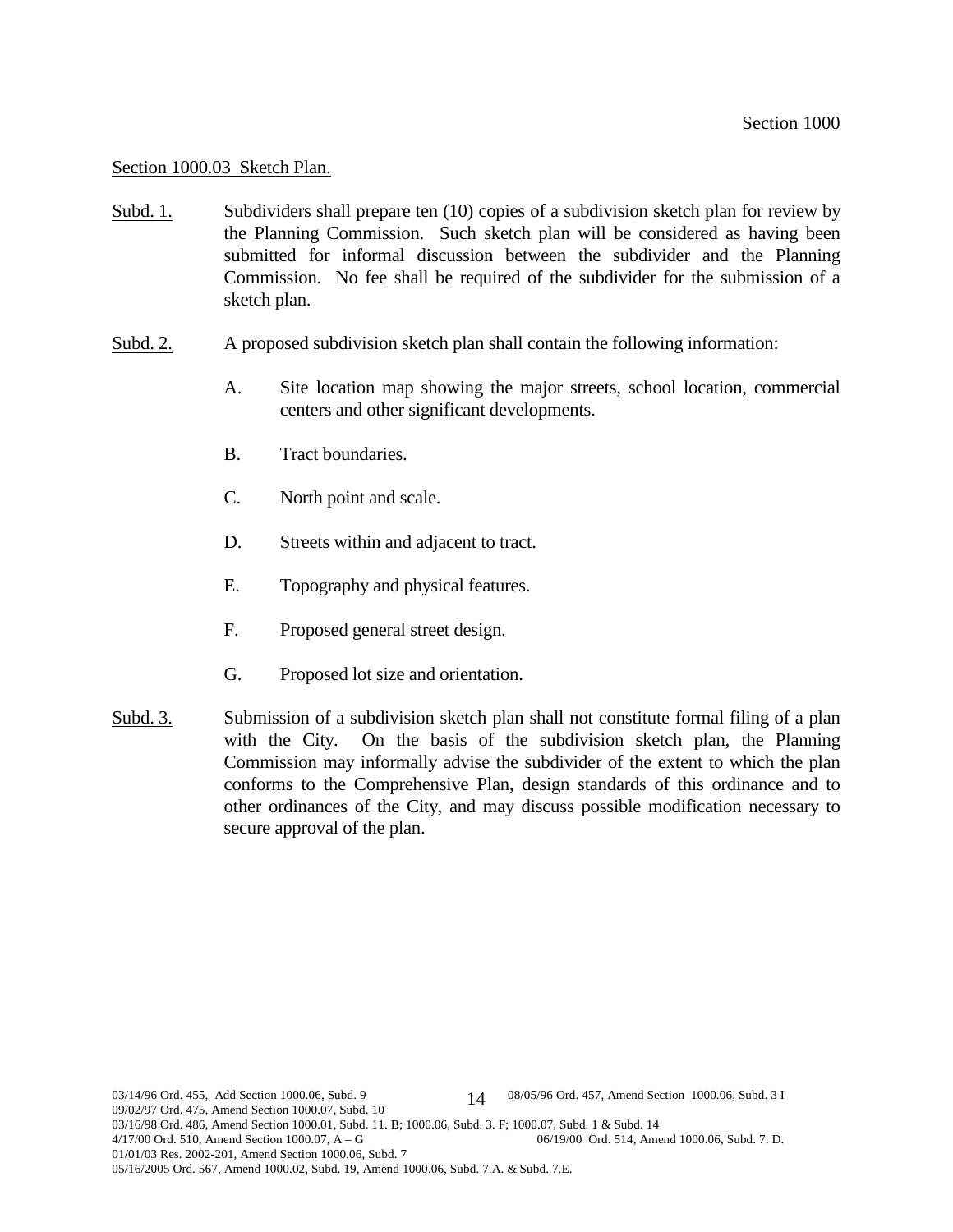#### Section 1000.04 Preliminary Plat.

- Subd. 1. Procedure. Prior to dividing any tract of land into two or more lots or parcels of land, the owner or subdivider shall proceed as follows:
	- A. The subdivider shall file ten (10) copies of the preliminary plat with the City Clerk at least 14 calendar days before the next regular monthly meeting of the Planning Commission at which meeting said plat shall be considered.
	- B. At the time of the filing of the preliminary plat, the subdivider shall pay to the City a fee of \$25.00 for plats involving residential lots only, a fee of \$50.00 for plats involving other than residential lots, plus \$5.00 for each acre of land in all preliminary plats. The foregoing fees shall be used to defray the administration expense of the City in connection with the review of said plat. City expense incurred in employing the services of the City Engineer, City Attorney, and other professional consultants in connection with the review of said plat shall be reimbursed to the City by the subdivider.
	- C. The City Clerk shall refer nine (9) copies of the preliminary plat to the Planning Commission and one (1) copy to the City Engineer.
	- D. The City Engineer shall submit a written report to the Planning Commission, which shall deal with drainage, street and other engineering matters pertinent to said preliminary plat. Said report shall be submitted to the Planning Commission at least seven (7) days prior to the public hearing prescribed by the following subsection.
	- E. The Planning Commission shall hold a public hearing on the preliminary plat within 45 days after said preliminary plat is filed with the City Clerk. At said hearing all persons interested in the plat shall be heard. Notice of the time and place of said hearing and the full legal description of the area to be subdivided shall be published once in the official newspaper of the City at least ten (10) days before the day of the hearing. The subdivider shall furnish the City Clerk with the names and mailing addresses of the owners of all lands within 350 ft. (106.6 m) of the boundaries of the preliminary plat, and the Clerk shall give mailed notice of said hearing to said owners at least ten (10) days prior to the day of said hearing. The cost of publication of said notice shall be paid by the subdivider in addition to the other fees to be paid hereunder.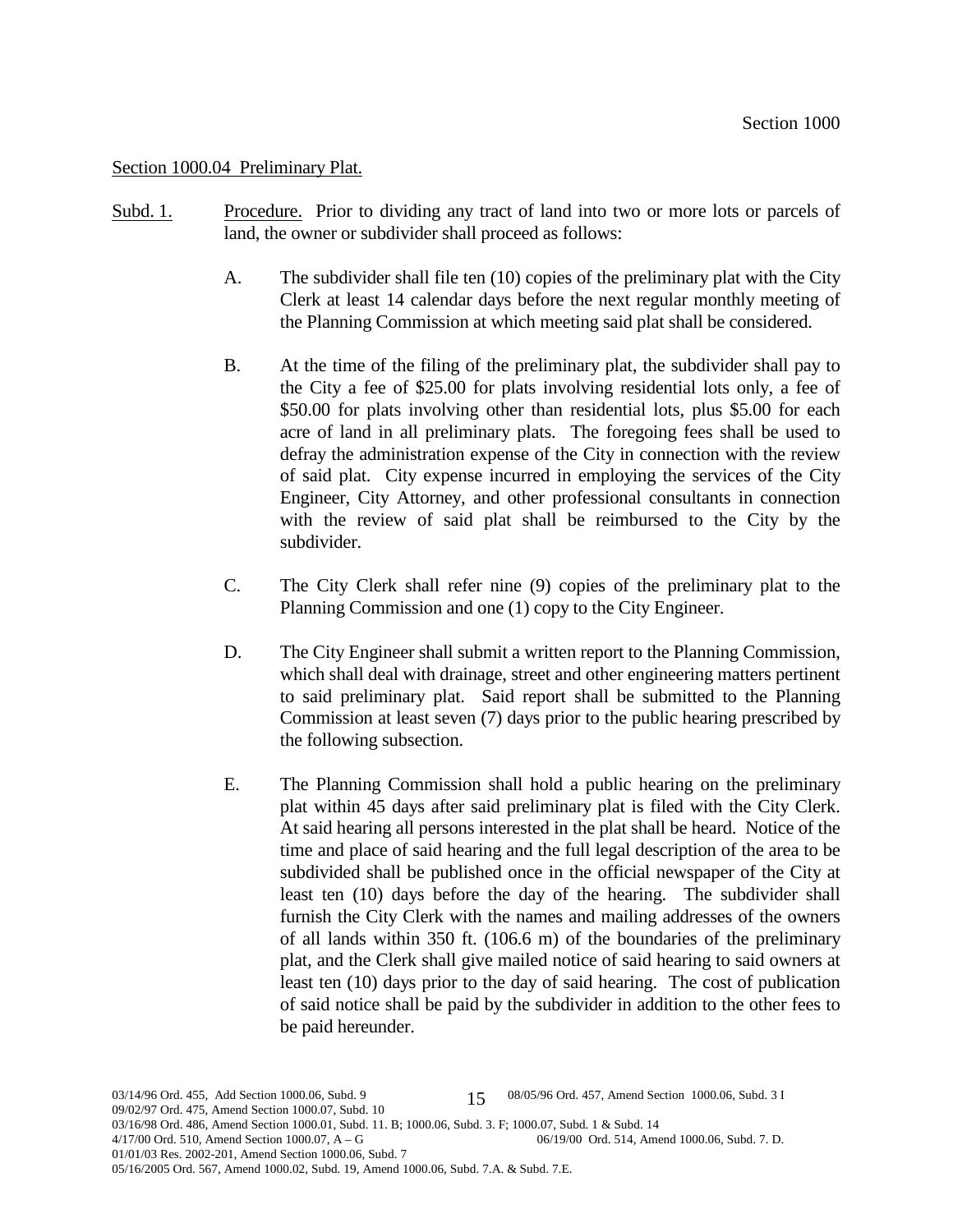- F. The Planning Commission shall conduct the hearing on the preliminary plat and shall make its report to the City Council within ten (10) days after said hearing. It shall be the duty of the Planning Commission to determine whether the preliminary plat is compatible with the Comprehensive Plan and conforms with or exceeds the design standards established by this ordinance. The decision of the Planning Commission with regard thereto, together with its recommendations, shall be included in its report to the City Council.
- G. After the City Council received the report of the Planning Commission, the Council shall act to approve or disapprove the preliminary plat. If the Council shall disapprove said plat, the grounds for any such disapproval shall be set forth in the proceedings of the Council and reported to the subdivider within seven (7) days thereafter.
- H. Approval of a preliminary plat by the City Council is tentative only, subject to the compliance with all requirements and recommendations as a basis for preparation of the final plat.
- I. At the time of the filing of the preliminary plat the subdivider of the land covered by the plat shall submit to the City Clerk a petition for rezoning to the proposed future use of said land if the land is not already so zoned. The owner of said land shall join in said petition.
- J. Subsequent approval by the City Council shall be required of all engineering considerations presented in the preliminary plat which include, but which shall not be limited to easements, water supply, sewage disposal, storm drainage, surface water storage, gas and electric services, road gradients and widths, and the surfacing of streets, prior to the approval of the final plat by the City Council.
- K. The City Council shall act on the preliminary plat within 30 days after the conclusion of the public hearing required by Subsection E hereof. If the report of the Planning Commission has not been received within said period, the Council shall act without such report.
- L. If the preliminary plat is not approved by the City Council, the reasons for such action shall be recorded in the proceedings of the Council and transmitted to the applicant. If the preliminary plat is approved, such approval shall not constitute final acceptance of the subdivision.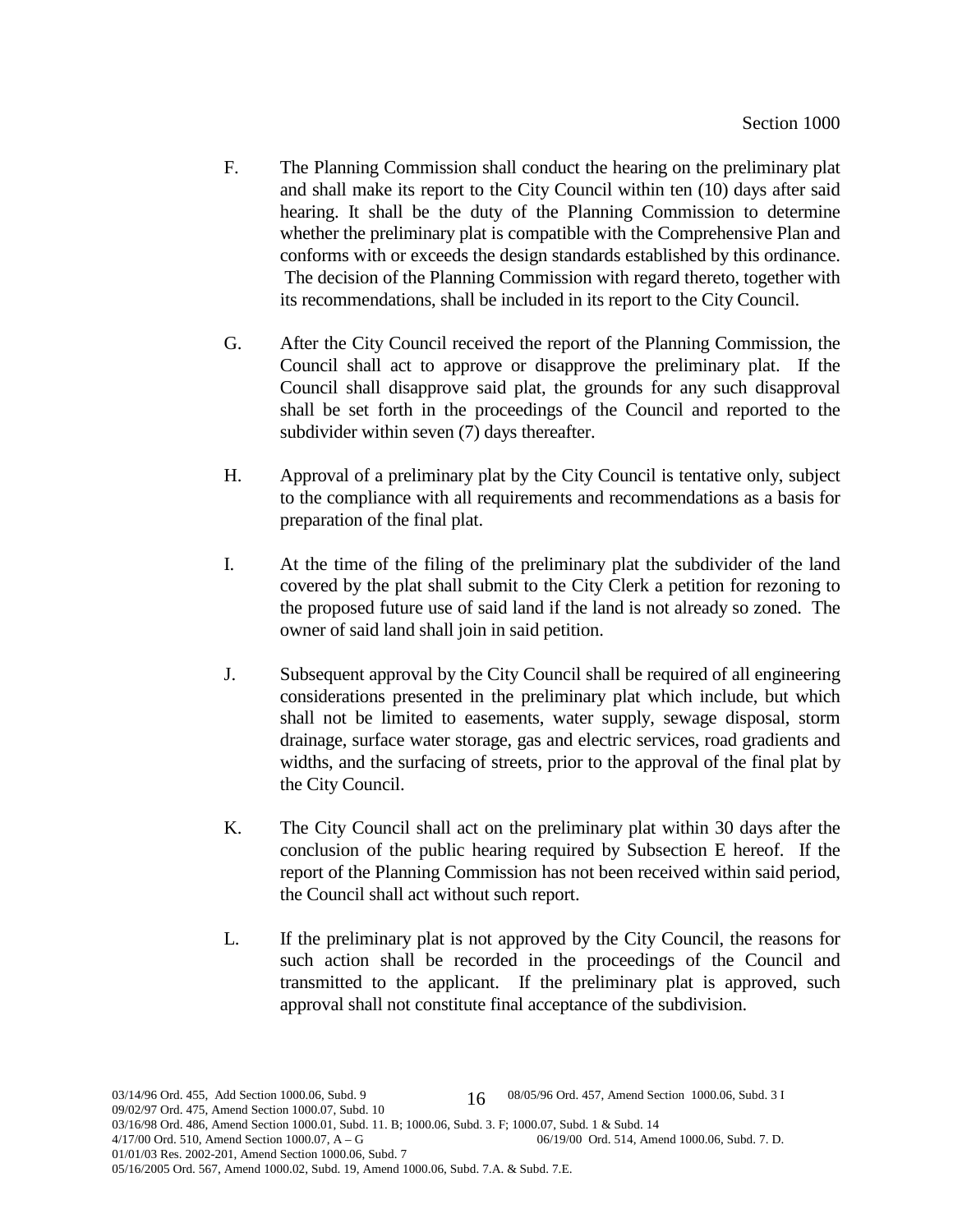Section 1000.05 Required Preliminary Plat Data.

- Subd. 1. The preliminary plat of the proposed subdivision shall contain or have attached thereto the following information:
	- A. Identification and Description.
		- 1. Proposed name of subdivision, which name shall not duplicate or be alike in pronunciation of the name of any plat theretofore recorded in the County.
		- 2. Legal description of property according to the records in the Carver County Recorder of Deeds office.
		- 3. Names and addresses of the owner and subdivider of the land, and the designer and surveyor of said plat. If the subdivider is not the fee owner of the land, the subdivider shall submit the written consent of the fee owner to the filing of the preliminary plat.
		- 4. Graphic scale of not more than 100 feet (30.5 m) to an inch (2.5 cm).
		- 5. North point, designated as true north.
		- 6. Date of preparation.
		- 7. Certification by registered surveyor certifying to accuracy of survey.
	- B. Existing Conditions.
		- 1. Boundary line survey, including measured distances and angles, which shall be tied into the nearest quarter section or section line by traverse.
		- 2. Existing zoning classification for tract of land in and abutting the preliminary plat.
		- 3. Total acreage to tenths.
		- 4. Location and names of existing or platted streets and other public ways, parks and public open spaces, permanent buildings and structures, easements, and section and municipal boundary lines within the plat and to a distance of 100 ft. (30.5 m) beyond.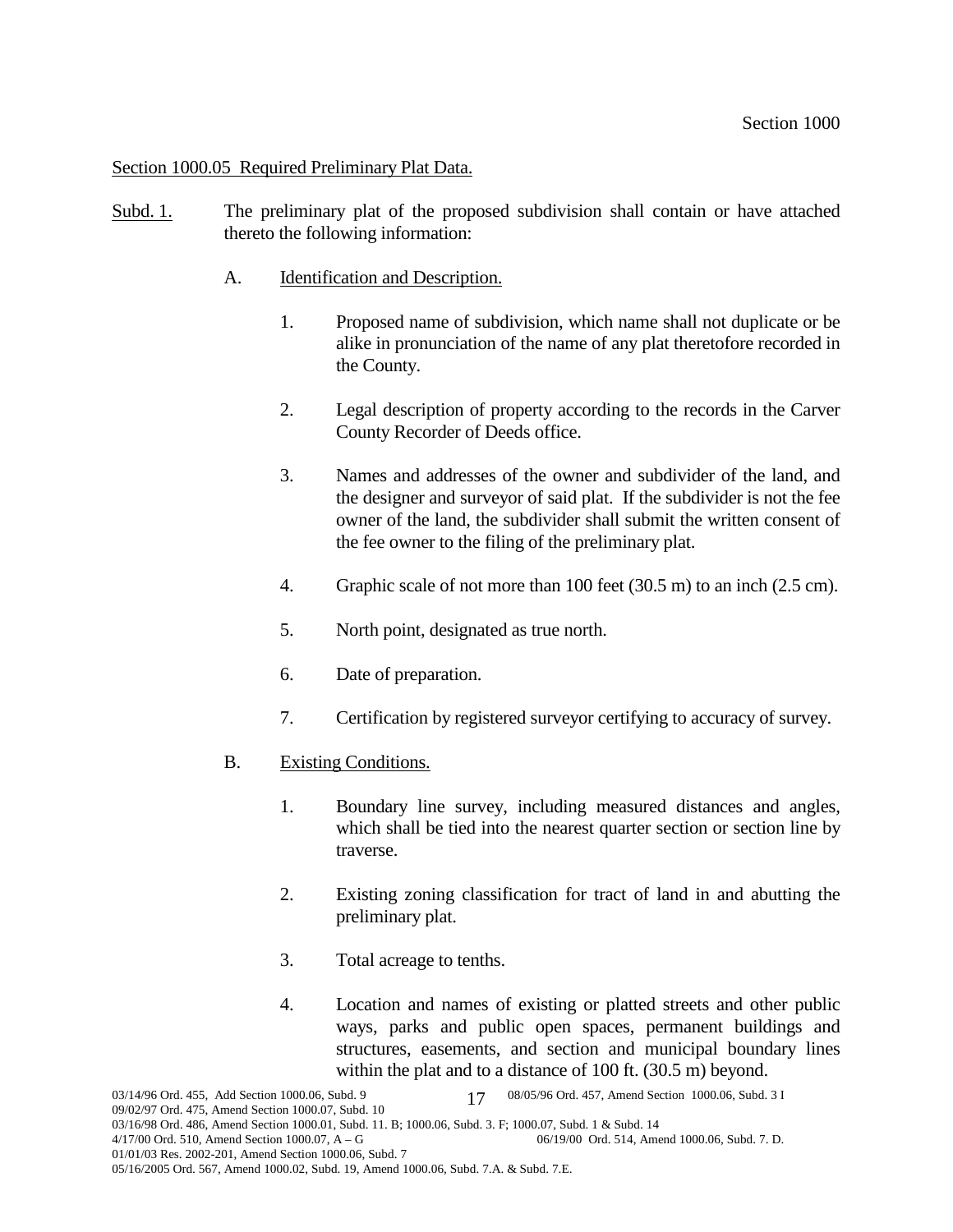- 5. If the preliminary plat is a re-arrangement or a re-plat of any recorded plat, the lot and block arrangement of the original plat, its original name, and all revised or vacated roadways shall be shown by dotted or dashed lines.
- 6. Location and width of existing streets including type of surfacing, railroads, sanitary sewers, water mains, storm sewers, culverts, grades, invert elevations and locations of catch basins, manholes and hydrants and any underground facilities within the plat and to a distance of 100 ft. (30.5 m) beyond shall be shown.
- 7. Boundary lines of land within 100 ft. (30.5 m) of the tract of land within the plat, and the name of the owner thereof, but including all contiguous land owned or controlled by the subdivider or owner of the tract proposed to be platted.
- 8. Topographic data within the tract and 100 ft. (30.5 m) beyond its boundaries, including contours at vertical intervals of not more than two ft. (.61 m), except that where the horizontal contour interval is 100 ft. (30.5 m) or more, a one ft. (.3 m) vertical interval shall be shown. Water courses, lakes, marshes, wooded areas, rock outcrops and other significant physical features shall be shown. U. S. Geodetic survey data shall be used for all topographic mapping.
- 9. A copy of restrictive covenants, if any, on all abutting land shall be filed with the preliminary plat.
- 10. If applicable, limits of flood plain, floodways and flood areas.
- 11. Slope analysis. Identify in map form the following slope categories: 0 to 6%, 6 to 12%, 12 to 18% and over 18%.
- 12. A copy of the soil survey map covering the proposed plat issued by the Soil Conservation Service of the U. S. Department of Agriculture in November, 1968, and as thereafter amended.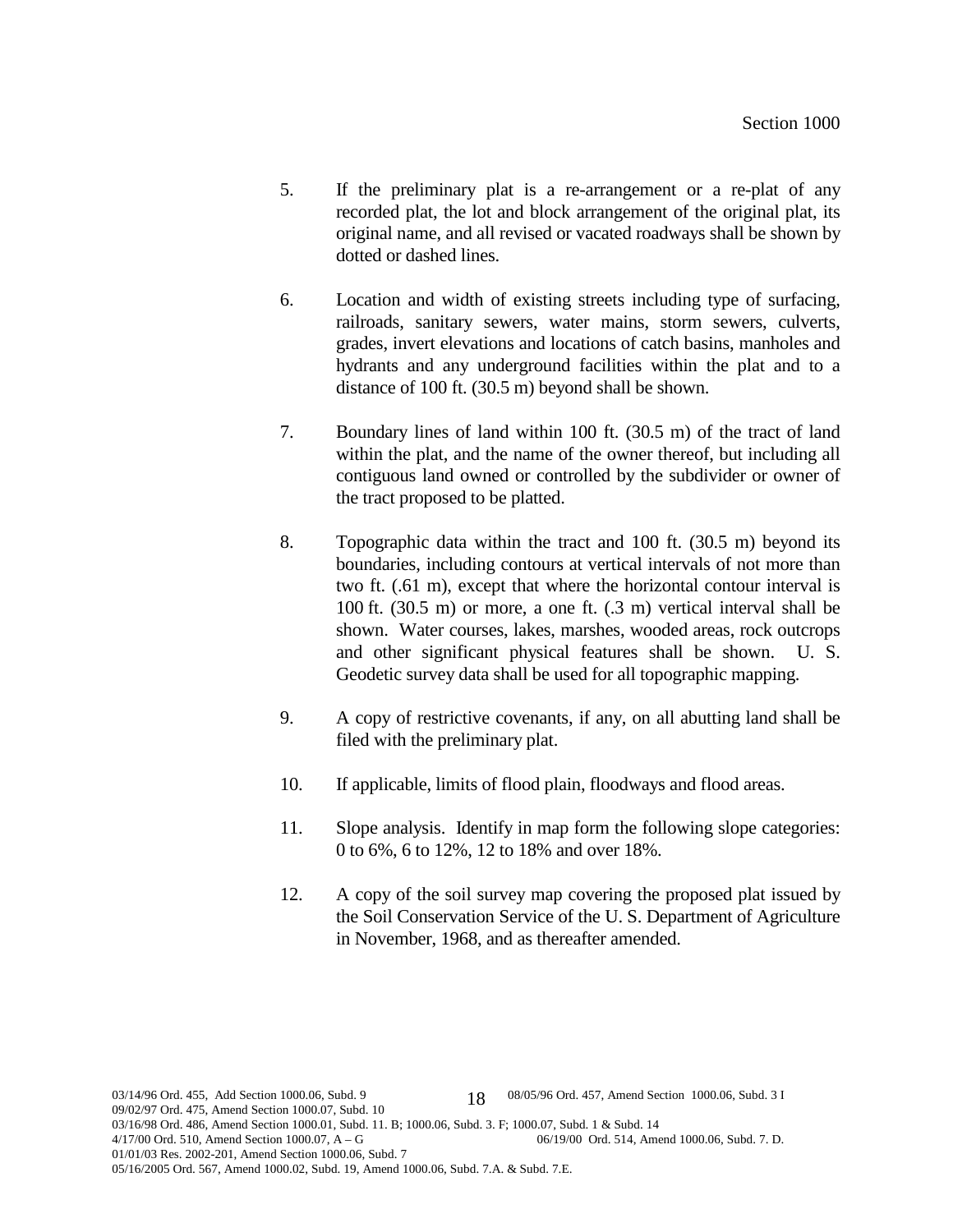## C. Subdivision Design Features.

- 1. Layout of proposed streets, showing right-of-way widths and proposed names of streets. The name of any street heretofore used in the City or its environs shall not be used, unless the proposed street is an extension of an already named street, in which event said name shall be used.
- 2. Locations and widths of alleys, pedestrian ways and utility easements.
- 3. Profiles of existing and proposed centerline grades of streets, alleys, sanitary sewers, water mains, storm sewers, drainage ditches and culverts.
- 4. Layouts of lots and blocks with numbers of each, square footage of lots and lot dimensions scaled to the nearest tenth of a foot.
- 5. Areas, other than streets, pedestrian ways and utility easements, intended to be dedicated or reserved for public use, including the size of such areas.
- 6. Minimum front and side yard building setback lines as required by the ordinances of the City.
- 7. Proposed method of disposing of surface water drainage within and beyond the limits of the plat.
- 8. Whenever a portion of a tract of land is proposed for subdividing and said tract is large enough or is intended for future enlargement, a tentative plan for the future subdivision of the entire tract shall be submitted to the Planning Commission.
- 9. Proposed method of controlling soil erosion and sedimentation within and beyond the limits of the plat during all phases of construction and thereafter.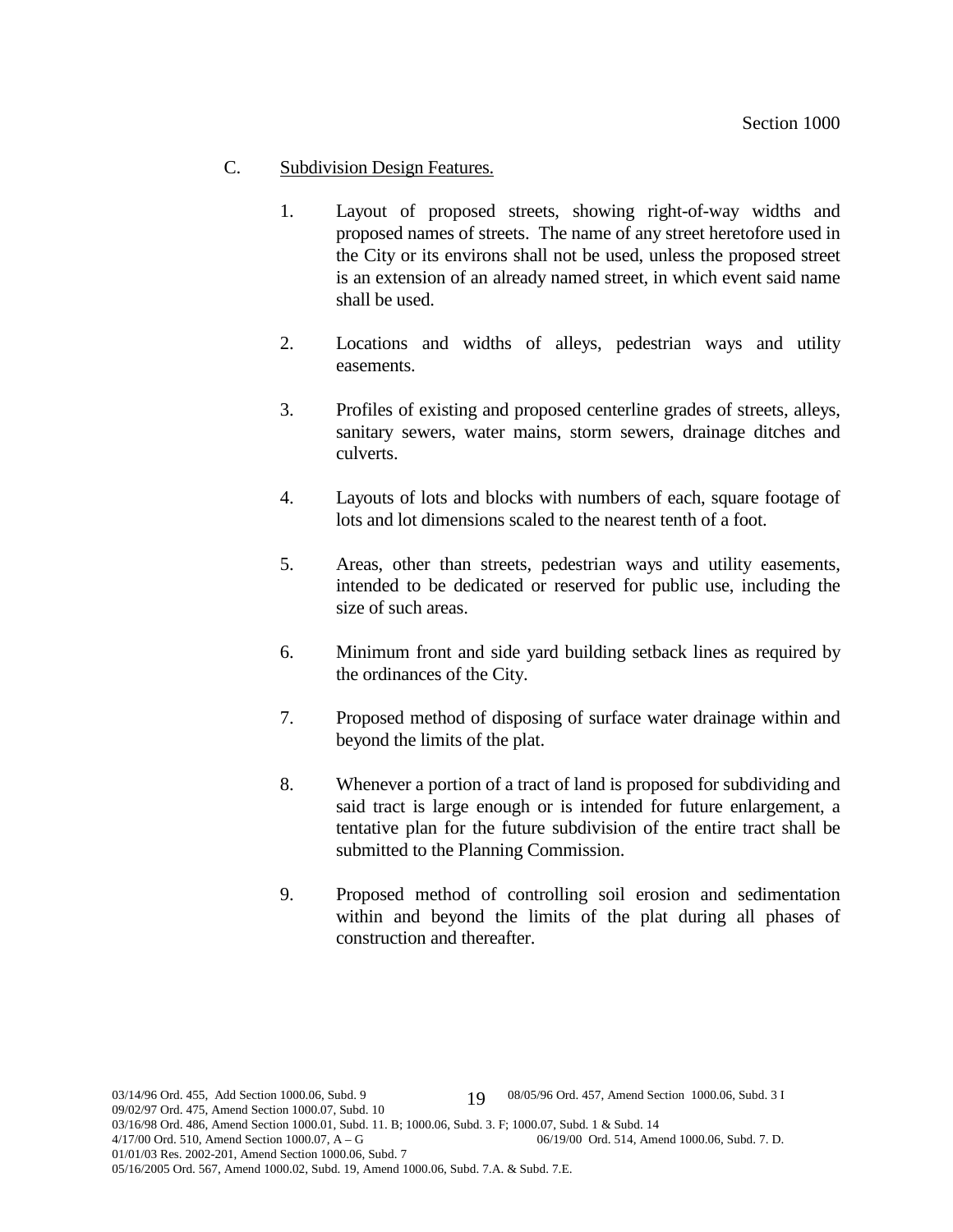- D. Additional Information to be Furnished:
	- 1. Statement of proposed use of lots, i.e., whether residential, commercial, industrial or combination thereof. If residential, state type and number of dwelling units. Furnish sufficient details for all types of usage in order to reveal the effect of the subdivision development on traffic, fire protection and density of population.
	- 2. Source of water supply.
	- 3. Facilities for sewage disposal.
	- 4. If zoning changes are contemplated, the proposed zoning plan for the area.
	- 5. In areas affected by inadequate surface drainage or subjected to periodic flooding, furnish proposals designed to make area safe for occupancy and to provide for adequate street and lot drainage.
	- 6. Proposals for street lighting, curb, gutter, sidewalks and boulevard improvements.
	- 7. Such other information as shall be requested by the Planning Commission or City Engineer.
	- 8. In areas in which soil limitations for the proposed land use are indicated by the soil survey map, furnish proposals covering the details of the soil conservation practices to be employed to overcome all such soil limitations.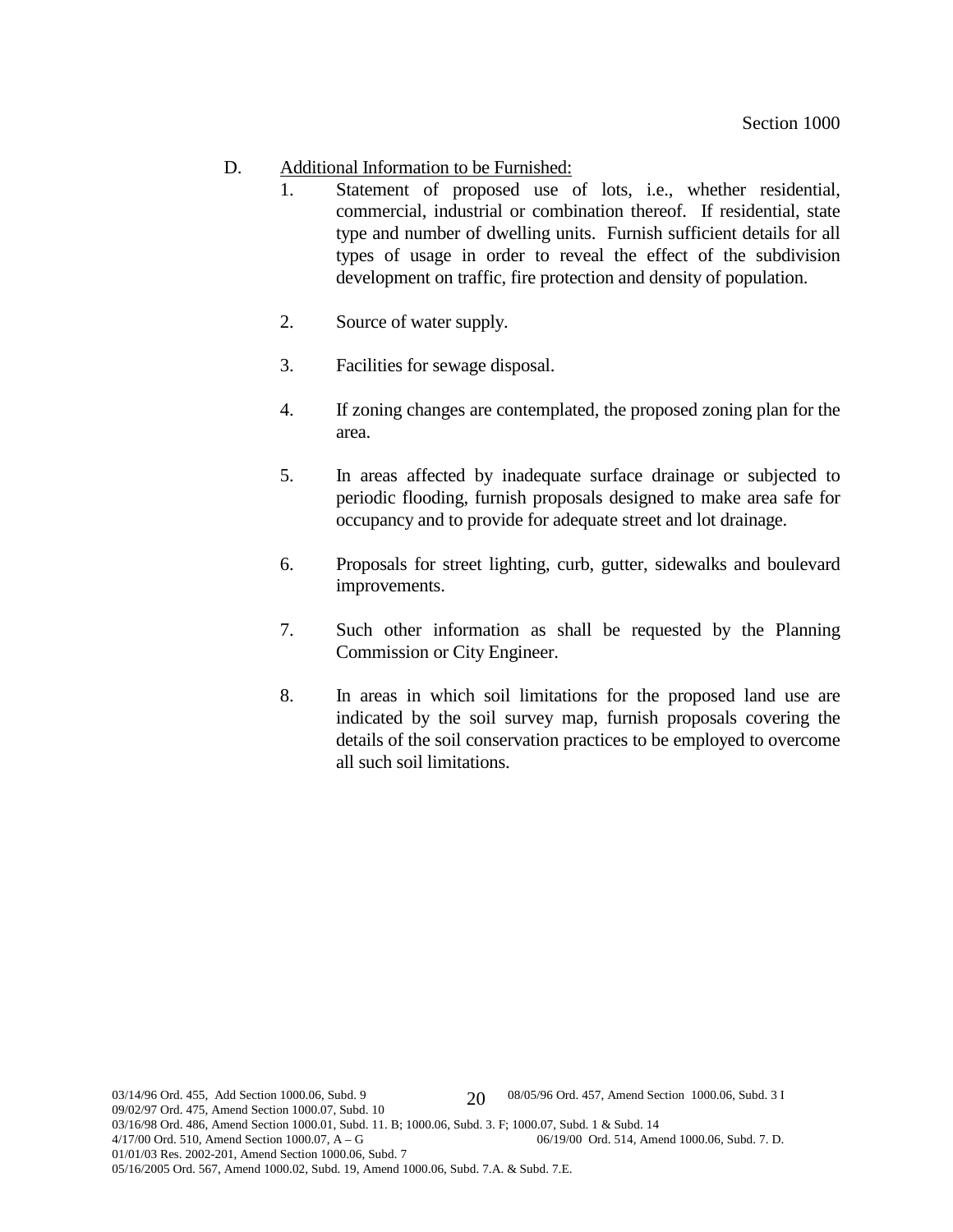# Section 1000.06 Subdivision Design Standards.

#### Subd. 1. General Requirements.

- A. The Planning Commission in its review of a preliminary plat shall determine whether the proposed subdivision is in conformity with the Comprehensive Plan, and shall take into consideration the requirements of the community and the best use of the land. Particular attention shall be given to the arrangement, location and widths of streets, drainage and lot sizes and arrangements.
- B. The preliminary plat shall cover all of the owner's contiguous land, but the final plat may cover only a portion of the preliminary plat provided it is in conformity with an approved preliminary plat.
- C. Where the parcel of land is subdivided into tracts larger than required for building lots, such tracts shall be divided so as to allow for the opening of streets and ultimate extension of adjacent streets.
- D. Subdivisions indicating unplatted portions of land or private easements controlling access to public ways shall not be approved.

### Subd. 2. Street Plan.

- A. The arrangement, character, extent, width, grade and location of all streets shall conform to the Comprehensive Plan, the approved standard street specifications, and all applicable ordinances, and all streets shall be considered in their relation to existing and planned streets, to reasonable circulation of traffic, to topographical convenience and safety, and in their appropriate relation to the proposed uses of the area to be served.
- B. The arrangement of streets in new subdivisions shall make provision for the continuation of existing and future streets in adjoining areas.
- C. No preliminary plat shall be approved wherein lots abut on the right-of-way of state or major county or city roads. Such lots may abut on service roads with entrances to state or major county or city roads at intervals of not less than 1,000 ft. (305 m).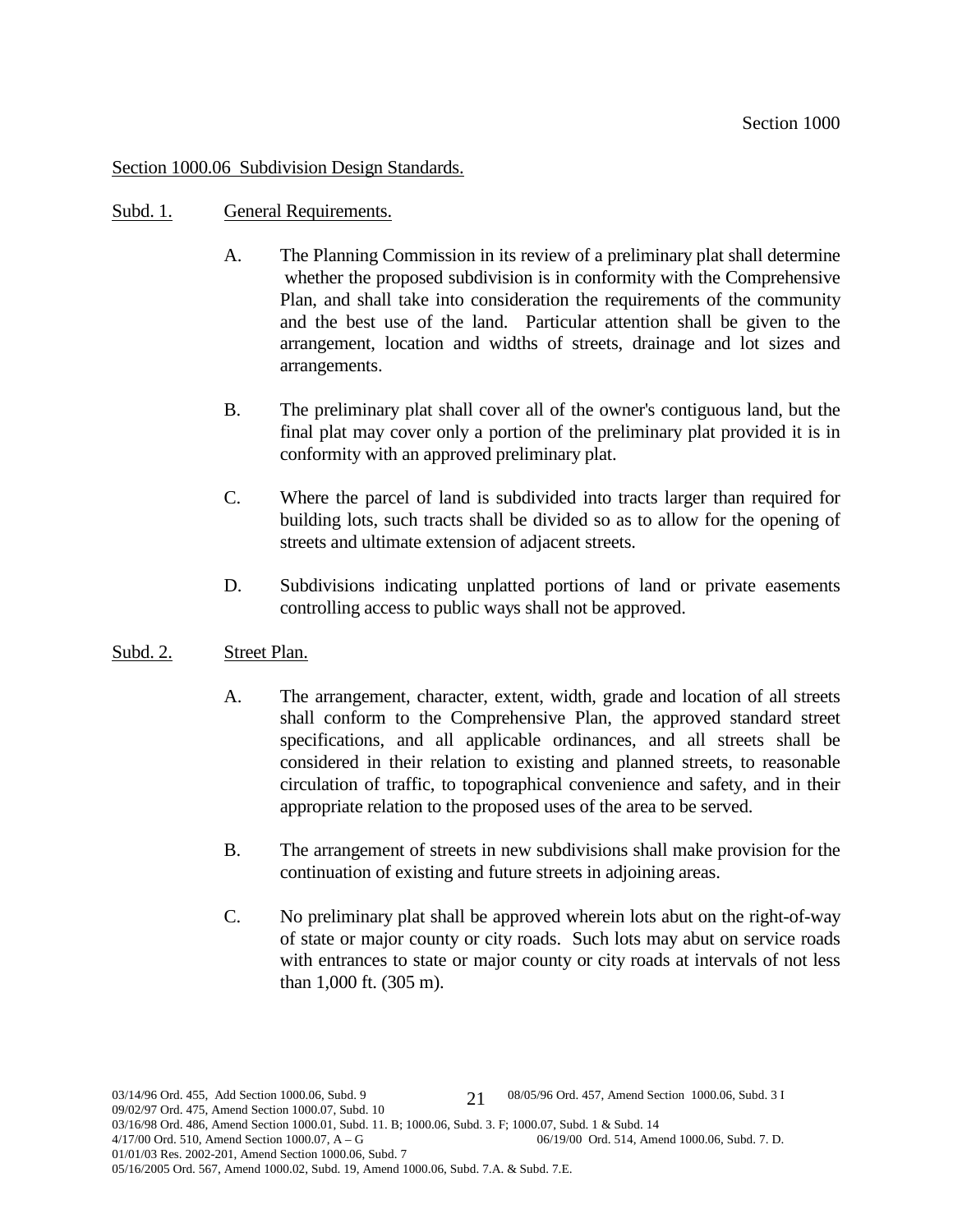# Subd. 3. Streets.

# A. Street Width and Grades.

The following standards of street design shall be observed by the subdivider:

| Road Category                           | Right-of-Way<br>Width (in feet) $*$ | Road Width (in<br>$feet)*$ | Striped<br>Through<br>Lanes | <b>On Street</b><br>Parking | Design Speed<br>$(in mph)**$ |
|-----------------------------------------|-------------------------------------|----------------------------|-----------------------------|-----------------------------|------------------------------|
| A – Minor Arterial                      | 100-150 ft.                         | Varies                     | $2$ to 4                    | N <sub>0</sub>              | $45$ to 60                   |
| B – Minor Arterial                      | 80 to 120                           | Varies                     | $2$ to 4                    | Varies                      | 40 to 55                     |
| Major Collector                         | 66 to 80                            | 40                         | $\overline{2}$              | Yes                         | 30 to 40                     |
| <b>Minor Collector</b>                  | 66 to 88                            | 34                         | $\overline{2}$              | One side                    | 30 to 35                     |
| Local – Parking on<br><b>Both Sides</b> | 60                                  | 34                         | Not striped                 | <b>Both sides</b>           | 30                           |
| Local – Parking on<br>One Side          | 60                                  | 28                         | Not striped                 | One side                    | 30                           |
| $Local - No Parking$                    | 50 to 60                            | 24                         | Not striped                 | N <sub>0</sub>              | 30                           |
| Cul-de-Sac                              | 50 radius                           | 42 radius                  | Not striped                 | Varies                      | n/a                          |
| Service Road                            | 40                                  | Varies                     | Not striped                 | N <sub>0</sub>              | 30                           |

\* Right-of-way width and road width may be increased to accommodate striped bicycle lanes.

\*\*Minimum grade for all roads is 0.5% and maximum grade is 7%.

- B. Deflections. Where horizontal street lines deflect from each other at any point more than 10 degrees, said street lines shall be connected by a curve with a radius of not less than 100 ft. (30.5 m) for minor and collector streets and of such greater radii in the case of other streets as the Planning Commission may determine.
- C. Vertical Curves. Different connecting street gradients shall be connected with vertical curves. Minimum length, in feet, of said vertical curves shall be 20 times the algebraic difference in the percentage of grade of the two adjacent slopes.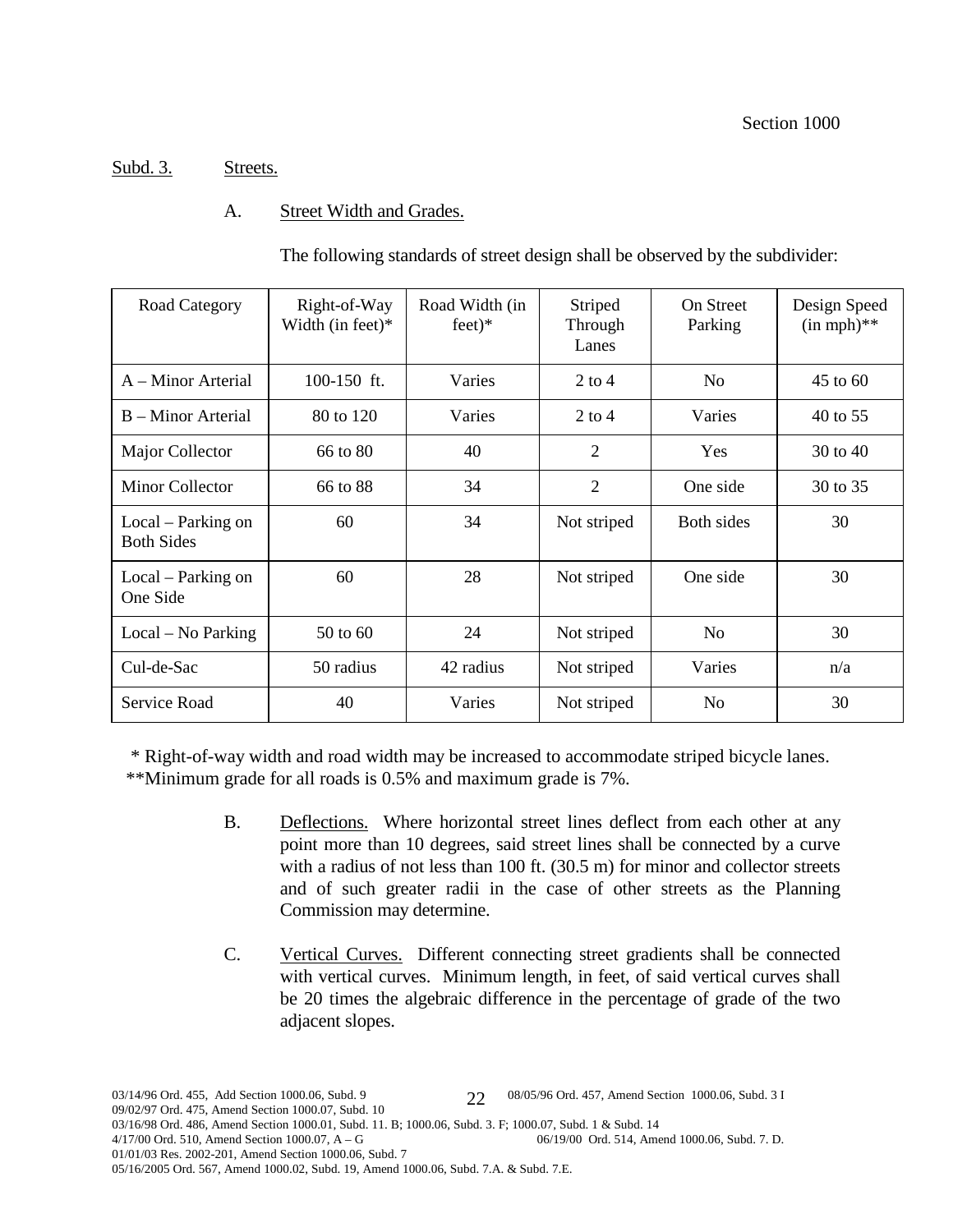- D. Street Jogs. Street jogs in minor and service streets shall have a centerline offset of not less than 150 feet (45.7 m). Street jogs shall be avoided in all other streets.
- E. Minor Streets. Minor streets shall be so aligned that their use by through traffic will be discouraged.
- F. Cul-de-Sacs. The maximum length of cul-de-sac streets shall be 500 feet (152.5 m) measured along the center line from the intersection of origin to the end of the right-of-way. Each cul-de-sac shall have a terminus of nearly circular shape with a minimum right-of-way diameter of 100 ft. (30.5 m) and a minimum roadway diameter of 84 ft. (25.6 m). The property line at the intersection of the turnaround and the straight portion of the street shall be rounded at a radius of not less than 15 ft. (4.57 m). The City Council may require a temporary cul-de-sac and associated temporary easements on any street that temporarily dead-ends in anticipation of future resubdivision or development of adjacent property. Any temporary cul-de-sac shall be paved and have a minimum diameter as determined by the City Council, but not less than 70 ft. (21.3m). Any temporary cul-de-sac shall further be designed and constructed to drain surface water to existing stormsewer improvements and to meet all other specifications that the City Council may require.
- G. Service Streets. In those instances where a subdivision abuts or contains an existing or planned thoroughfare or a railroad right-of-way, the Planning Commission may require a service street approximately parallel to and on each side of such right-of-way in order to provide for park use of the intervening land in residential districts. The requirements of approach grades and future grade separations shall be considered in establishing the separation distance between said service streets and the thoroughfare or railroad right-of-way.
- H. Half Streets. Half streets shall be prohibited except where essential to the reasonable development of the subdivision in conformity with the requirements of this ordinance, and where the Planning Commission finds that it will be practicable to require the dedication of the other half of the street when the adjoining property is subdivided.
- I. Private Streets.
	- (a) Private streets may be permitted only in the R-3 and R-5 zoning districts in the discretion of the City Council if the City finds all of the following conditions to exist: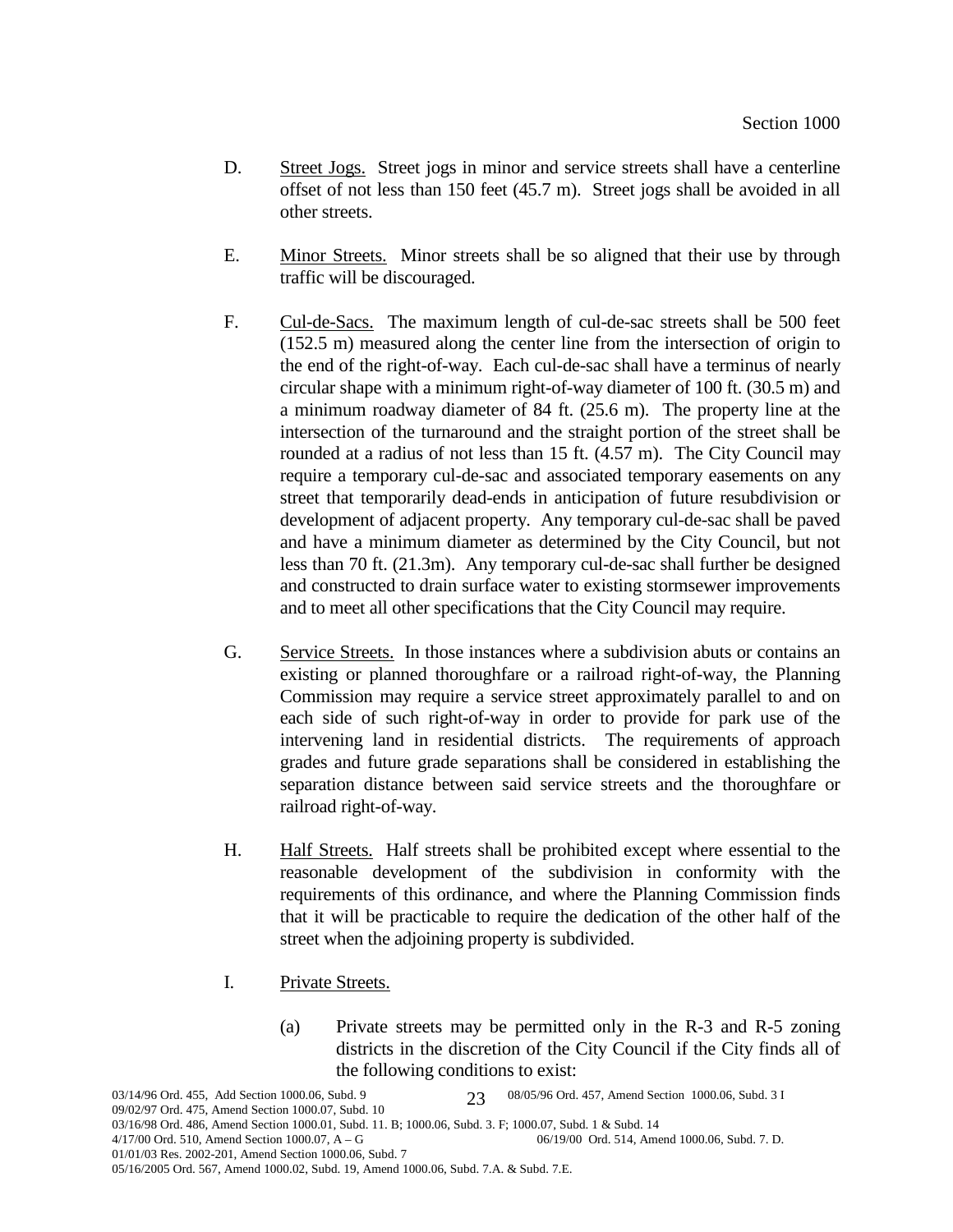1. The prevailing development pattern makes it unfeasible or inappropriate to construct a public street (In making this determination the City may consider the location of existing property lines and homes, local or geographic conditions and the existence of wetlands and other natural features);

- 2. After reviewing the surrounding area, it is concluded that an extension of the public street system is not required to serve other parcels in the area, improve access or to provide a street system consistent with the Comprehensive Plan; and
- 3. The use of a private street will permit enhanced protection of the city's natural resources including wetlands and forested areas.
- (b) If the use of a private street it to be allowed, it shall be subject to the following standards:
	- 1. Private streets serving R-3 and R-5 zoning districts shall be built to a seven-ton design, paved and improved with curb and gutter to a minimum width of twenty-four (24) feet, utilize a maximum grade of ten (10) percent and provide a turnaround acceptable to the Fire Chief based on applicable fire codes. Plans for the street shall be submitted to the City Engineer for review and comment. Upon completion of the private street, the applicant shall provide the City with a set of "as-built" plans signed by a registered civil engineer.
	- 2. Private streets must be maintained in good condition and plowed within twenty-four (24) hours of a snowfall greater than two (2) inches. Covenants concerning maintenance shall be filed against all benefiting properties. The developer shall post "No Parking - Fire Lane" signs along the private street in locations designated by the Fire Chief and shall prohibit parking on any other portions of private streets in which the City determines that parking may endanger the public safety or welfare.

3. Private streets that are not usable by

03/14/96 Ord. 455, Add Section 1000.06, Subd. 9 08/05/96 Ord. 457, Amend Section 1000.06, Subd. 3 I 09/02/97 Ord. 475, Amend Section 1000.07, Subd. 10 03/16/98 Ord. 486, Amend Section 1000.01, Subd. 11. B; 1000.06, Subd. 3. F; 1000.07, Subd. 1 & Subd. 14<br>4/17/00 Ord. 510, Amend Section 1000.07, A – G<br>06/19/00 Ord. 514, Ame 06/19/00 Ord. 514, Amend 1000.06, Subd. 7. D. 01/01/03 Res. 2002-201, Amend Section 1000.06, Subd. 7 24 emergency vehicles because of obstructions, snow

05/16/2005 Ord. 567, Amend 1000.02, Subd. 19, Amend 1000.06, Subd. 7.A. & Subd. 7.E.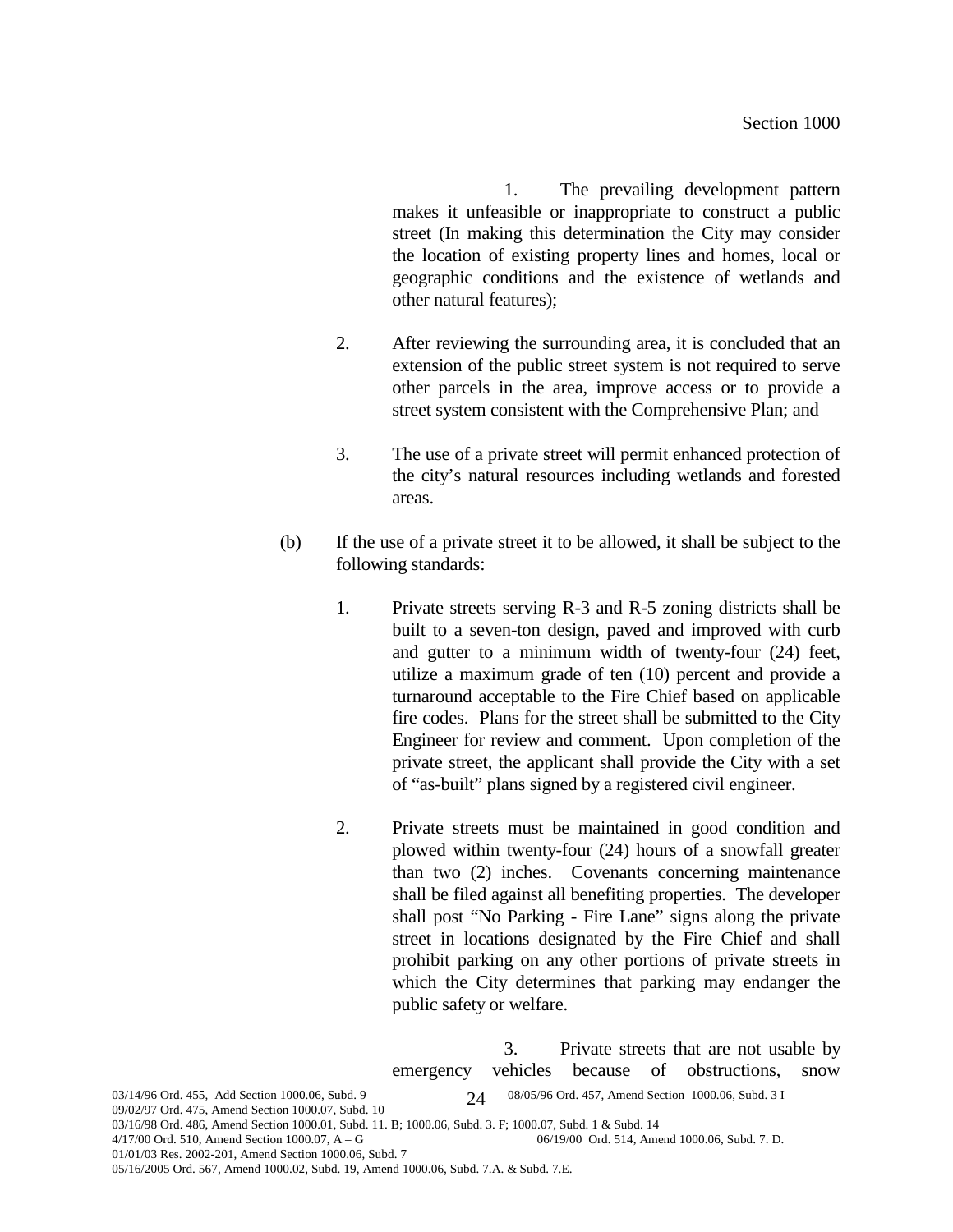accumulation, or poor maintenance are a public safety hazard. The City may remedy such conditions and assess the cost back to the property pursuant to Minnesota Statutes section 429.101, Subd. 1(C).

- 4. The private street shall be provided with adequate drainage facilities to convey storm runoff based upon hydrologic calculations for a ten-year storm. These calculations shall be reviewed by the City Engineer. Private street construction shall include concrete curb and gutter.
- 5. City approved street name signs must be posted at the point where the private street intersects the public right-of-way.
- 6. The private street shall be designed to minimize impacts on adjoining parcels. The City may require revised alignments and landscaping to minimize impacts. An erosion control plan shall be completed and approved prior to construction.
- 7. Private streets must be located within a strip of property at least forty (40) feet wide extending out to the public right-ofway or covered by a forty (40) foot wide easement that is permanently recorded over all benefited and impacted parcels.
- 8. The City will perform routine maintenance and repair of utility main located within the private street easement. The cost of repair of individual utility services connected to the main shall be the responsibility of the benefiting properties.
- J. Adjoining Property. Street rights-of-way shall not be planned so as to cause hardship to owners of adjoining property.
- K. Intersections. The angle formed by the intersection of streets shall not be less than 60 degrees, with 90 degree intersections preferred. Intersections of more than four corners are prohibited.
- L. Boulevard Sodding. Boulevard sodding shall be required.

M. Tangent. A tangent of at least 100 ft. (30.5 m) in length shall be introduced between reverse curves on thoroughfare and collector streets, and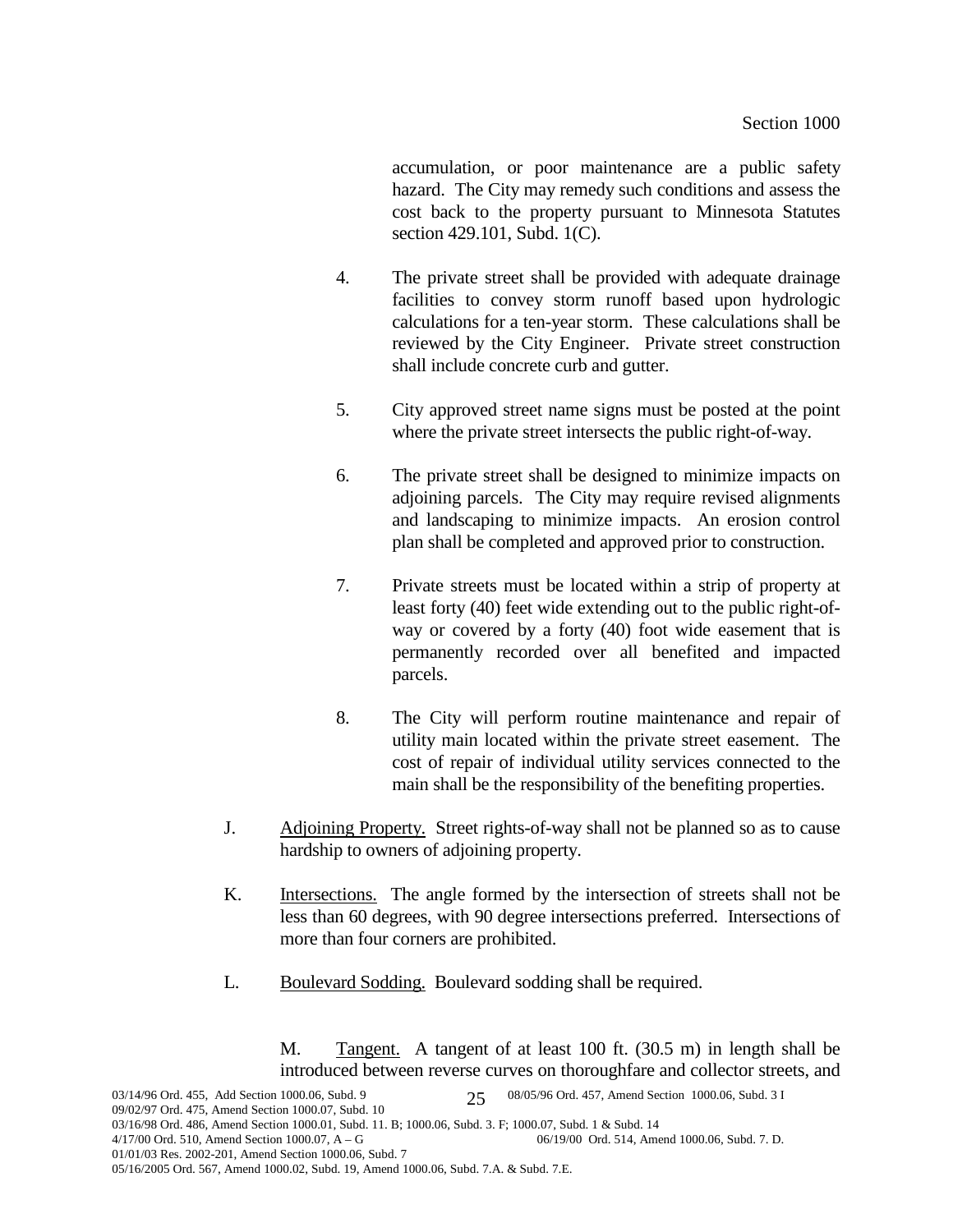a tangent of at least 50 ft. (15.2 m) in length shall be introduced between reverse curves on all other streets.

N. Corners. Roadways of street intersections shall be rounded by a radius of not less than 20 ft. (6.1 m). Roadways of alley-street intersections shall be rounded by a radius of not less than 10 ft.  $(3.05 \text{ m})$ .

# Subd. 4. Easements.

- A. **Utility.** Easements at least 10 ft. (3.05 m) wide, centered on rear and side lot lines of abutting lots shall be provided for utilities where necessary, and shall be dedicated to the public by appropriate language in the owner's certificate. In those instances where a side or rear lot line abuts unplatted land, said easements shall be at least 10 ft. (3.05 m) wide. Utility easements shall have continuity of alignment from block to block and lot to lot. Easements may be required along lot lines to rights-of-way so as to provide for a street light interval not to exceed 500 ft. (152.5 m).
- B. Drainage. Where a subdivision is traversed by a water course, drainage way or stream, a drainage easement conforming substantially with the lines of such water course shall be provided, together with such further width or construction, or both, as shall be adequate for storm water drainage of the area.

### Subd. 5. Blocks.

- A. Length. The maximum length of blocks shall be 1200 ft. (366 m). Pedestrian ways at least 10 ft. (3.05 m) wide may be required at the approximate center of blocks over 900 ft. (274.5 m) in length. Provisions for additional accessways to schools, parks, and other public grounds may be required.
- B. Off-Street Areas. Lots intended for commercial, industrial, or uses other than single family dwellings shall be so designed to provide adequate offstreet areas for parking, loading, and such other facilities as shall be required by the Zoning Ordinance of the City.
- C. Width. All blocks shall be so designed to provide for two (2) tiers of lots unless conditions exist to render this requirement undesirable.

### Subd. 6. Lots.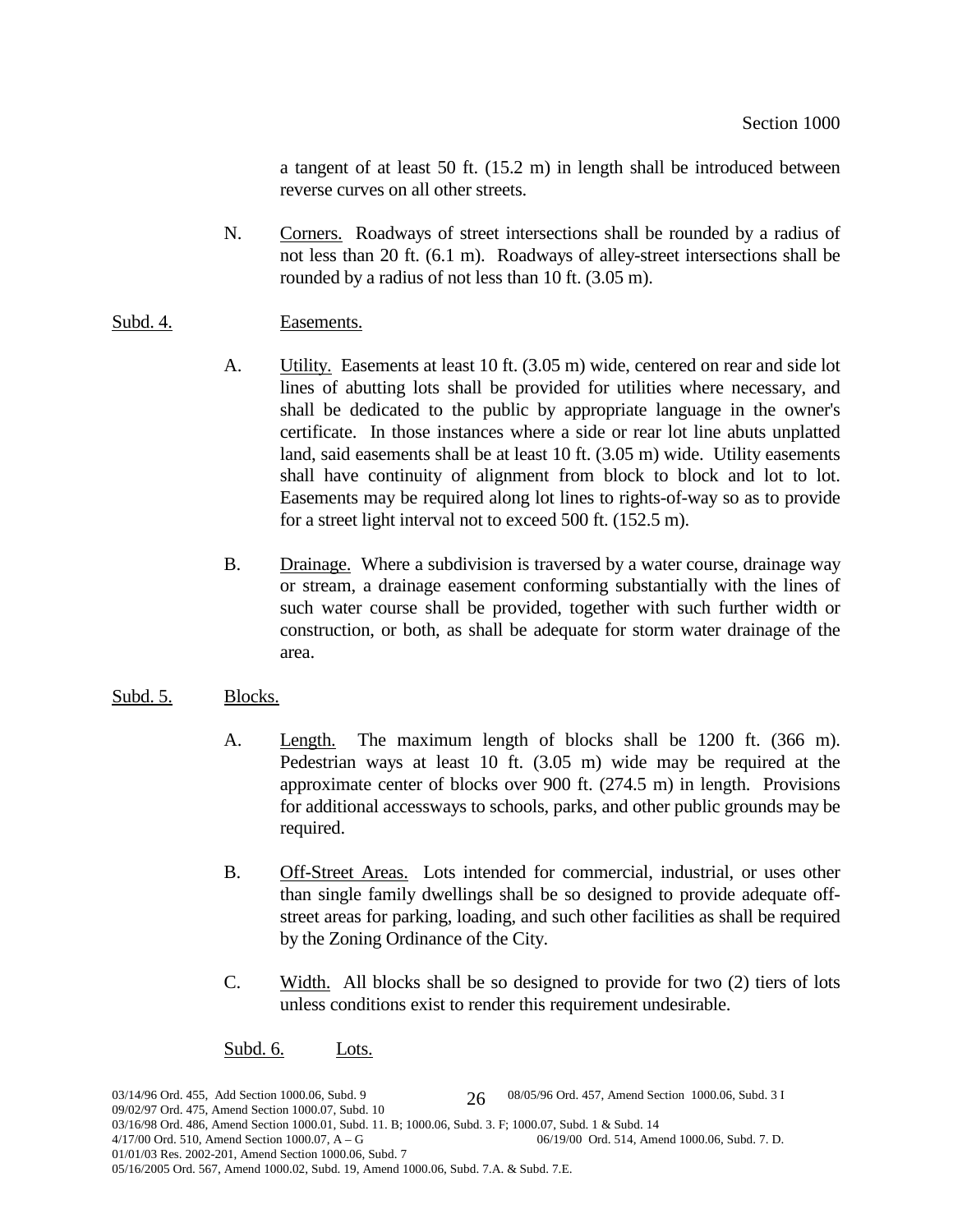- A. Minimum Lot Size. The minimum lot area and dimension shall be as specified in the respective zoning districts of the City Zoning Ordinance.
- B. Location. All lots shall have at least the minimum required frontage on a publicly dedicated street.
- C. Corner Lots. Corner lots shall be platted at least 15 ft. (4.57 m) wider than interior lots.
- D. Butt Lots. Butt lots shall be platted at least 5 ft. (1.5 m) wider than the average width of interior lots in the block. The use of butt lots shall be avoided wherever possible.
- E. Water Courses. Lots abutting upon a water course, drainage way, or stream shall have such additional depth or width as may be required to protect house sites from flooding.
- F. Double Frontage. Lots with frontage on two (2) parallel streets shall not be permitted except where lots back on arterial streets or highways. Double frontage lots shall have an additional depth for screen planting along the rear lot line.
- G. Access to Thoroughfares. In those instances where a plat is adjacent to a limited access highway or other major highway or thoroughfare, no direct vehicular access shall be permitted from individual lots to such highway.
- H. Natural Features. In the subdividing of land, regard shall be shown for all natural features, including tree growth, water courses, historic places and similar amenities of the area, which if preserved will add attractiveness and stability to the area.
- I. Lot Remnants. Lot remnants which are below minimum lot area or dimension must be added to adjacent or surrounding lots rather than to be allowed to remain as an unusable outlet or parcel unless the subdivider can show acceptable plans for the future use of such remnants.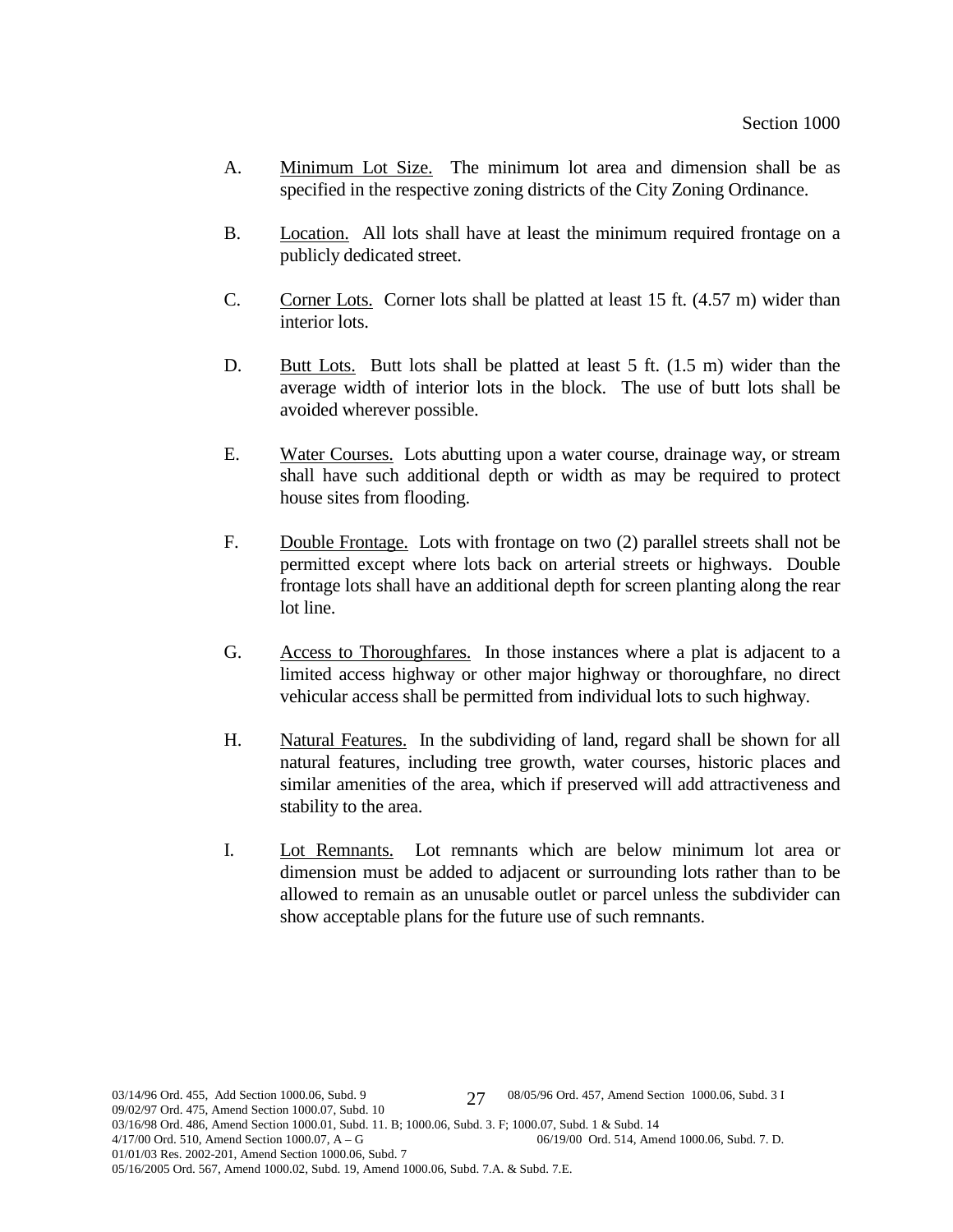# Subd. 7. Public Land Dedication, Open Space.

- A. Findings.
	- 1. The City needs to provide a wide variety of park type facilities, community centers, open space and trails to meet the recreational needs of residents and businesses, to encourage exercise and a sense of physical well being, to connect the community and to enhance the aesthetic sense of the community.
	- 2. The City has undertaken a detailed review of its expected needs and the costs for parkland, open space and trails, both in its most recent Comprehensive Plan and in the Hoisington Koegler Group, Inc., Park Dedication Fees Study of August, 1999.
	- 3. Residents and businesses of the City are requesting a greater depth and breadth of recreational facilities.
	- 4. The City has determined that as more people use City recreational facilities and its population and businesses increase, there is a significant need for additional recreational facilities, trails and open space within the community.
	- 5. The City has identified the need for a community center, soccer fields, baseball and softball fields, neighborhood parks, tot lots, tennis courts, hockey rinks, waterfront park improvements and trails as specific needs in addition to the general need for greater amounts of open space within the community.
	- 6. The City finds that 10% of the land within the community is needed for park and open space and that it is reasonable to require a dedication of at least 10% of the gross area of all developments in the community to satisfy the needs of the public for park and open space.
	- 7. The City finds that increased residential and business development directly increases the need for parks of all type, community facilities, trails and open space and there is a reasonable relationship between the City's dedication requirements and the increased need for parkland, trails, open space in general and indoor park facilities such as a community center, all caused by additional development pressure.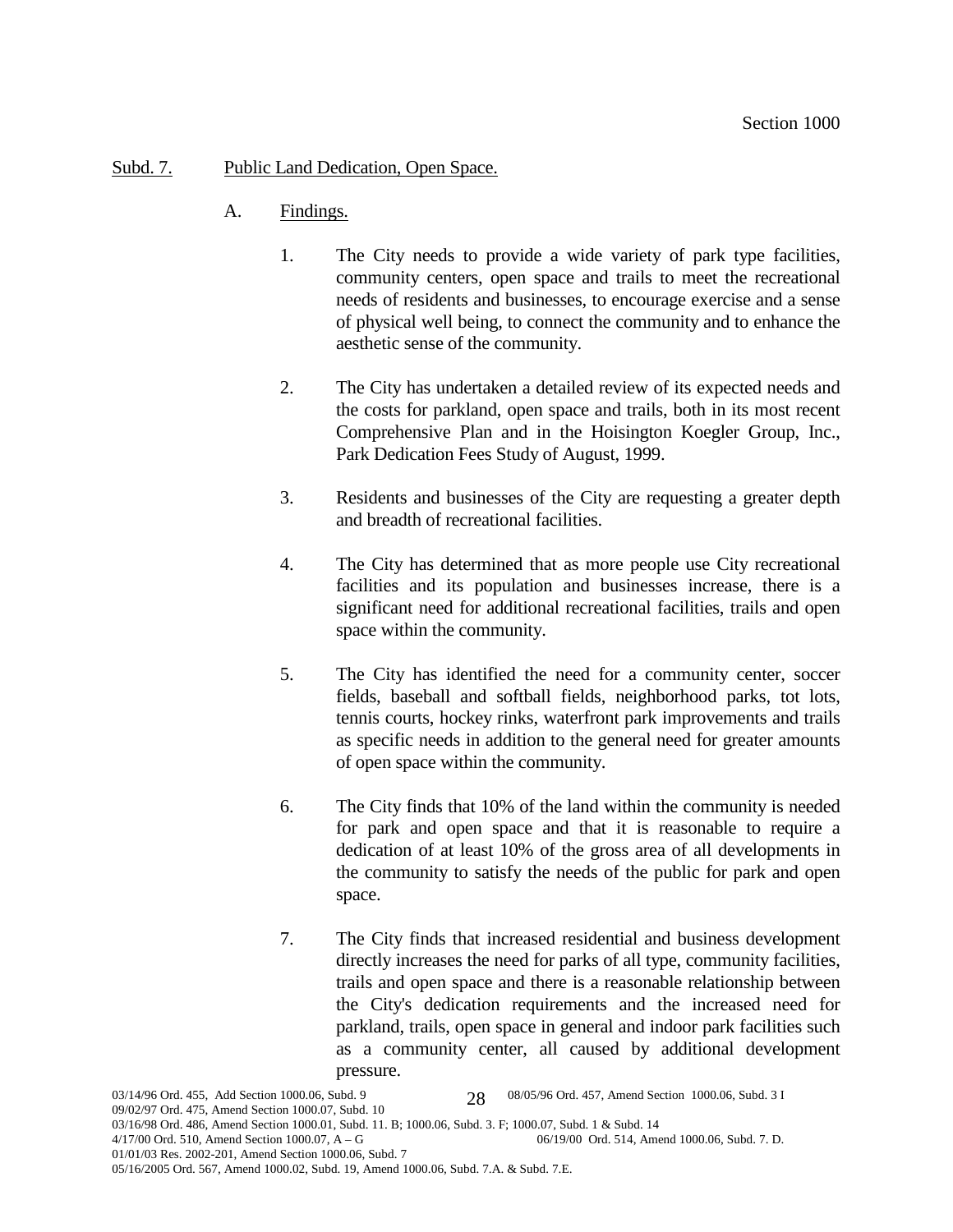- 8. The City has reviewed and adopts the Hoisington Koegler Group, Inc. Park Dedication Fees Study and the analysis of the projected costs of meeting the City's upcoming needs for parks, trails, open space and a community center and the proposed allocation of such costs.
- 9. The City has determined that its needs for parks, trails, open space and a community center to meet anticipated growth through the year 2020 will costs between \$5,167,200 and \$5,878,980.00.
- 10. The City has determined that it is reasonable and proportionate to allocate 80% of the cost of development of parks, trails, open space and a community center to new residential development and 20% of the cost to new commercial, industrial and other land uses.
- 11. The City has determined that Private Recreational Facilities should be allowed.
- B. Public Uses. Where a proposed park, playground, school, trail system or other public use shown on the Comprehensive Park Plan is located in whole or in part within a subdivision, the area shall be dedicated to the public or reserved for public purchase at fair market value of the unimproved land at the time of plat approval. If within two (2) years of recording the plat, the purchase is not consummated, the reservation shall be canceled.
- C. Dedication. In all subdivisions of property in which the final plat or other final approval of the City is granted after May 1, 2000, a sufficient portion of such land be set aside and dedicated to the public for parks, schools, playgrounds, open space or other public use exclusive of property dedicated for streets and other public ways. It shall be presumed that at least 10% of the gross land in the subdivision shall be dedicated for parks, schools, playgrounds and open space. The City, upon consideration of the particular type of development proposed in the subdivision, may require larger or lesser amounts of land to be dedicated if it determines that the present and future residents of the subdivision would require greater or lesser amounts of land for such purposes. No areas may be dedicated as parks, playgrounds, schools or open space until such areas have been approved for the purpose to which they are to be dedicated. Such dedication of land for public use shall be without restrictions or reservations and shall be transferred by deed to the City of Waconia. The subdivider shall leave such dedicated land in a condition suitable to the City Council.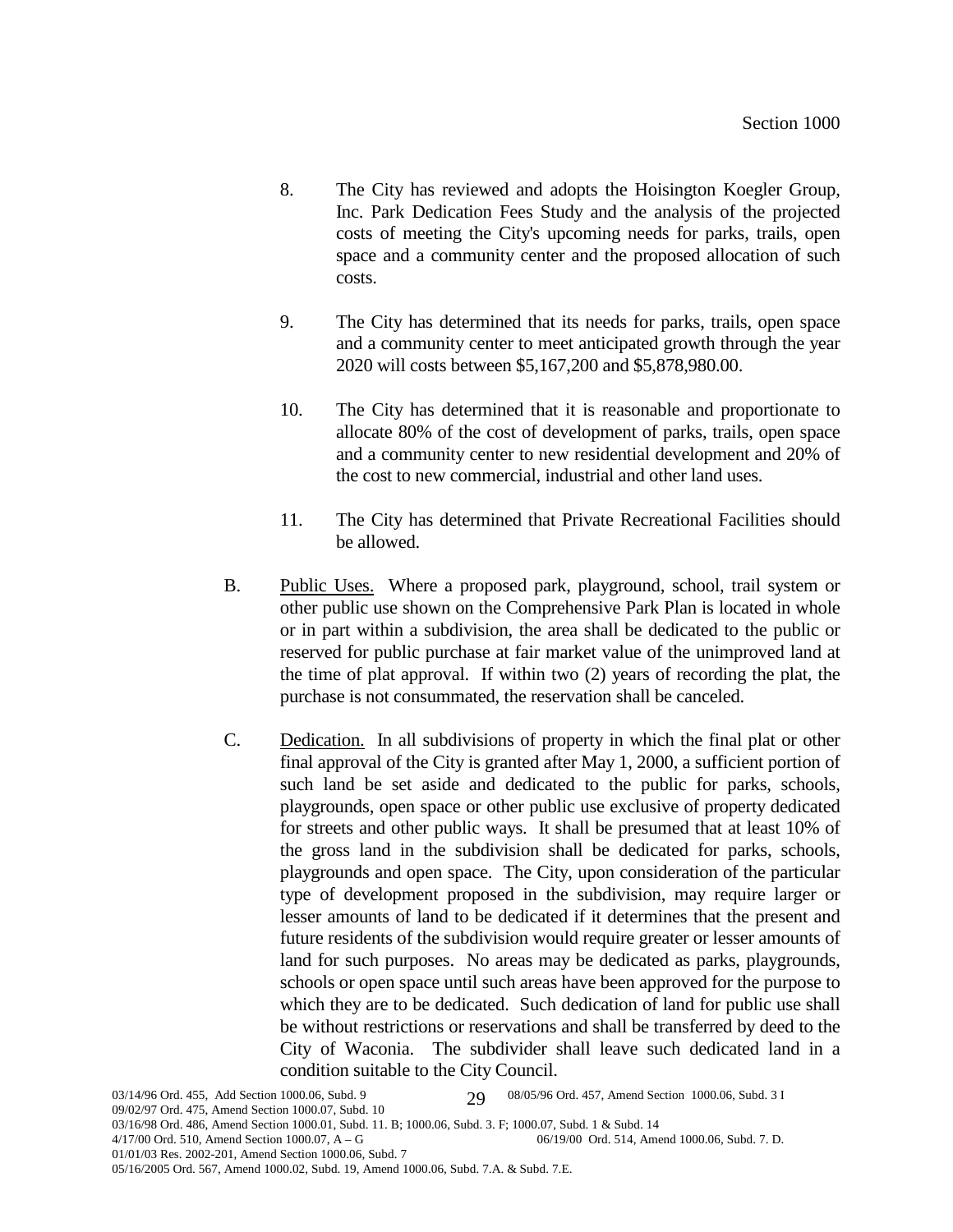- D. Payment in Lieu of Land. Preliminary plats shall be submitted to the Waconia Park Board for review and comment. If, in the judgment of the City Council, after considering the input of the Park Board, the area proposed to be dedicated is not suitable or desirable for park/playground/ open space purposes, because of location, size or other reason, the City Council may require, in lieu of land dedication, a payment to the City of Waconia of a sum of \$6,000.00 per gross acre for each acre of land in a residential subdivision and \$5,000.00 per gross acre for each acre of land in a commercial, industrial or other land use classification. The gross acreage calculation shall not include lands occupied by delineated wetland areas, areas utilized for storm water retention ponds and steep slopes in excess of 18% that remain undeveloped. Payment in lieu of land shall be paid in full prior to the signing of the final plat by the City. The City may revise these fees in their annual fee resolution.
- E. Private Recreational Facilities.
	- 1. Private Recreational Facilities Allowed. Subdividers may provide Private Recreational Facilities in all commercial, industrial and residential developments to satisfy the needs of residents, employees, shoppers and children. Nothing in this Subdivision 7.E., however, shall be construed as preventing the City from requiring the dedication of land (or payment in lieu thereof) for these types of facilities.
	- 2. Certain Facilities Must Be Dedicated for Public Use. The City considers open park lands, ball fields, playgrounds, trails connecting neighborhoods and similar facilities to be public by nature, and such facilities will not be considered Private Recreational Facilities.
	- 3. Credit for Private Recreational Facilities. When Private Recreational Facilities are provided by a subdivider, such facilities may be used for credit against the land dedication requirement (or payment in lieu thereof) if the City Council finds, in its discretion, that the following standards are met:
		- a. The proposed Private Recreational Facilities are designed for park and recreational purposes;
		- b. The private ownership, operation and maintenance of the Private Recreational Facilities is adequately provided for by written agreement;

<sup>03/14/96</sup> Ord. 455, Add Section 1000.06, Subd. 9 08/05/96 Ord. 457, Amend Section 1000.06, Subd. 3 I 30

<sup>09/02/97</sup> Ord. 475, Amend Section 1000.07, Subd. 10

<sup>03/16/98</sup> Ord. 486, Amend Section 1000.01, Subd. 11. B; 1000.06, Subd. 3. F; 1000.07, Subd. 1 & Subd. 14<br>4/17/00 Ord. 510, Amend Section 1000.07, A – G<br>06/19/00 Ord. 514, Ame

<sup>06/19/00</sup> Ord. 514, Amend 1000.06, Subd. 7. D.

<sup>01/01/03</sup> Res. 2002-201, Amend Section 1000.06, Subd. 7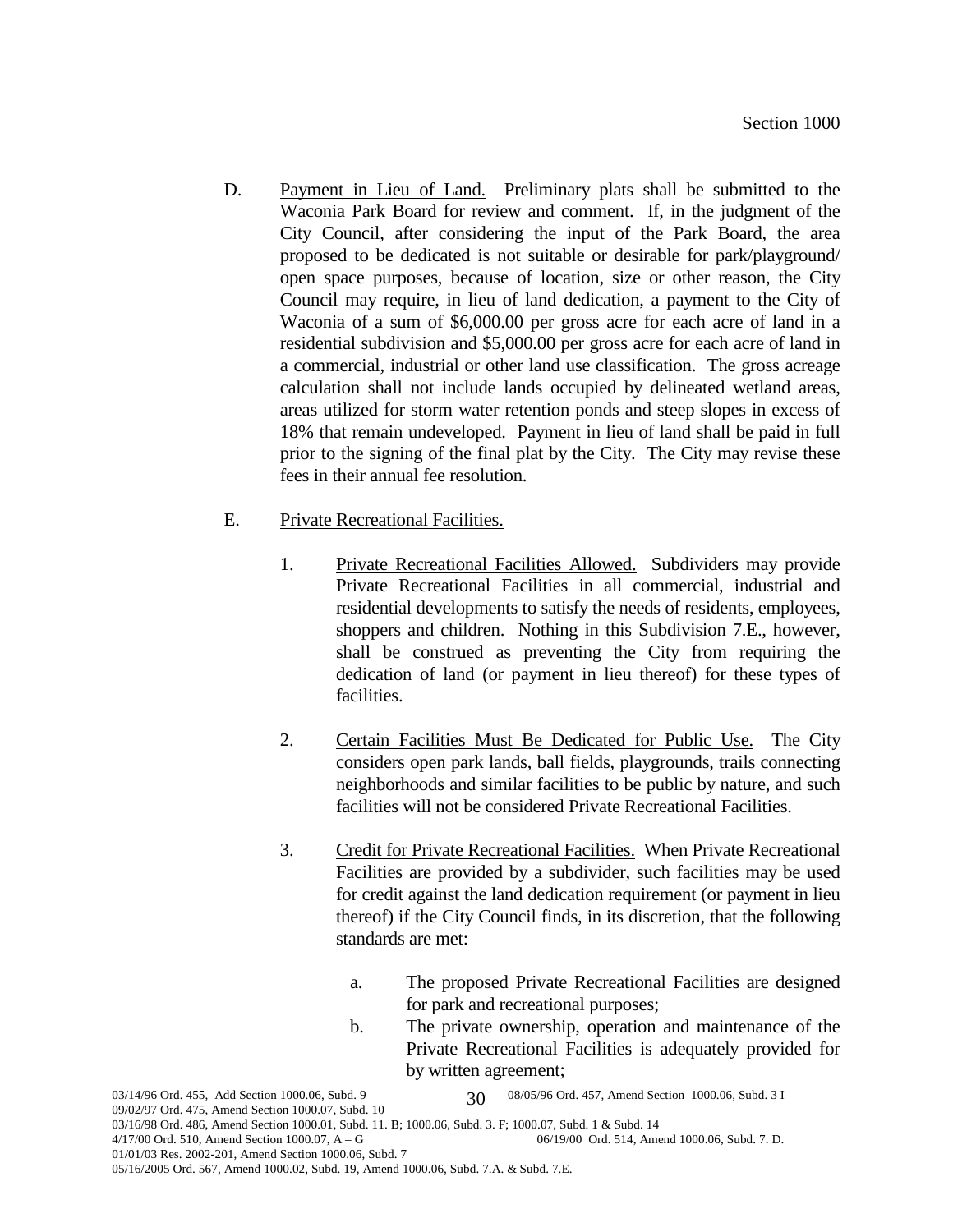- c. The Private Recreational Facilities are restricted for park and recreational purposes by recorded covenants which run with the land in favor of the future owners of property within the subdivision and which covenants cannot be eliminated without the consent of the City Council;
- d. The Private Recreational Facilities are consistent with the Comprehensive Plan to the extent it applies;
- e. It is in the public interest to allow such credit; and
- f. The amount of credit does not exceed twenty-five percent (25%) of the park dedication requirements for the development.
- F. Pedestrian Ways and Trails. Subdividers shall define and construct a meaningful pedestrian circulation system subject to City approval which connects to the major trail system and to schools, parks and shopping areas and shall provide easements to accommodate such movement. Said pedestrian ways shall be coordinated with those of adjacent subdivisions and the Comprehensive Plan.
- G. Preservation of Natural Features and Amenities.
	- 1. General. Existing features which would add value to residential development or to the local government as a whole, such as trees, as herein defined, watercourses and falls, beaches, historic spots, and similar irreplaceable assets, shall be preserved in the design of the subdivision. No trees shall be removed from any subdivision nor any change of grade of the land effected until approval of the preliminary plat has been granted. All trees on the plat required to be retained shall be preserved, and all trees where required shall be welled and protected against change of grade. The sketch plat shall show the number and location of existing trees, as required by these regulations and shall further indicate all those marked for retention, and the location of all proposed shade trees required along the street side of each lot as required by these regulations.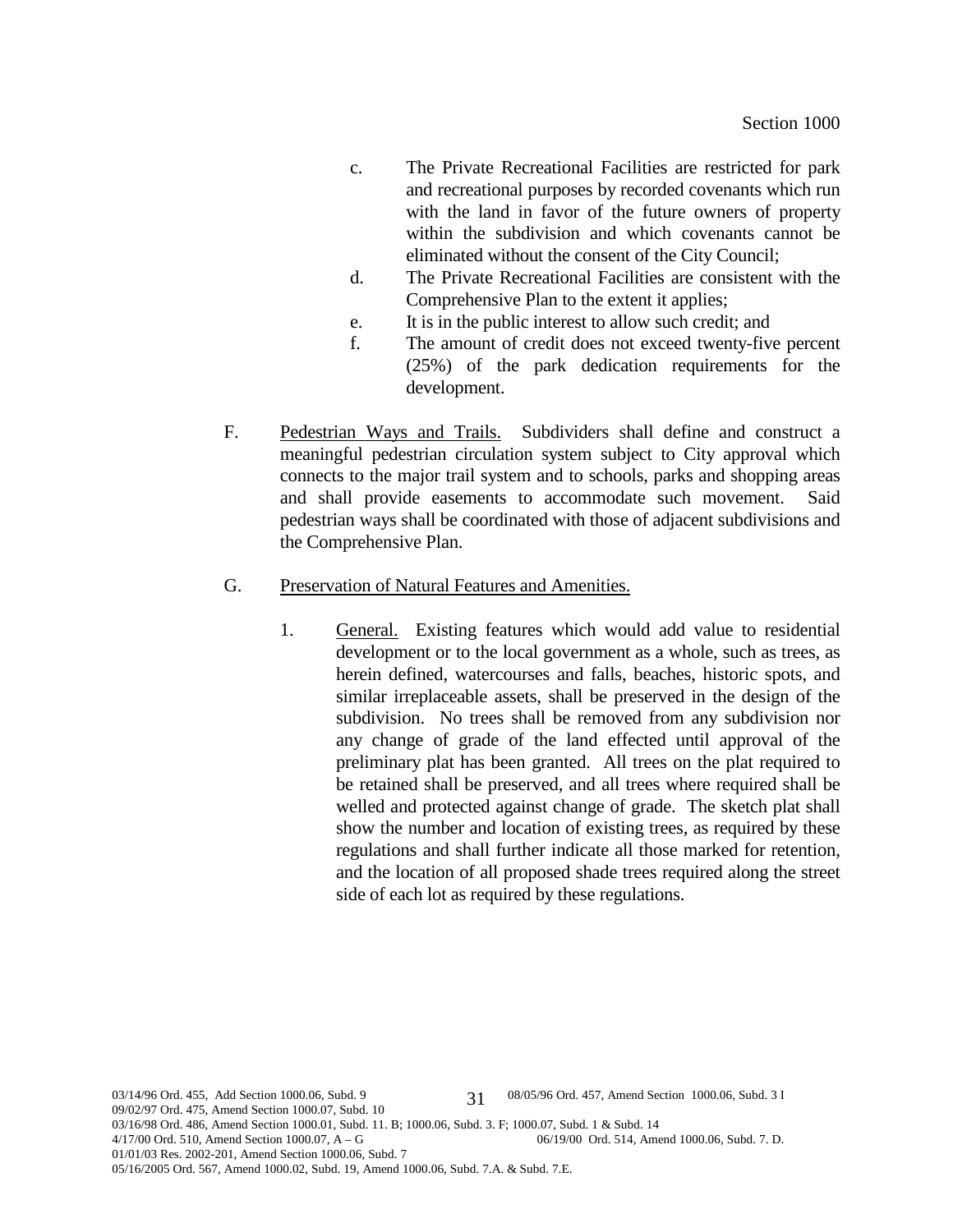- 2. Shade Trees Planted by Developer.
	- a. As a requirement of subdivision approval the applicant shall plant shade trees within the right-of-way on both sides of any portion of road within the subdivision and on the subdivision side of any portion of road abutting the subdivision. One tree shall be planted every forty (40) feet (12.2 m) to sixty (60) feet (18.3 m) along each side of the road.
	- b. The species and final spacing of all new trees provided pursuant to Subd. 7, G, 2, a, above shall be determined by the City Engineer with the advice of City staff or qualified consultants.
- 3. Shade Tree Easement and Dedication. The preliminary plat and final plat shall reserve an easement authorizing the local government to plant shade trees within five (5) feet (1.5 m) of the required right-ofway of the local government. No street shall be accepted for dedication until the City Engineer shall inform the Planning Commission and the City Council that compliance where necessary, has been made with these regulations.

### Subd. 8. Planting Strips.

- A. Planting strips shall be placed along highways and railroad lines to screen the view and to reduce noise levels in residential areas.
- Subd. 9. Storm Water Management.
	- A. The City shall apply National Urban Runoff Program (NURP) standards for the design of required stormwater ponds. A copy of said standards is on file in the office of the City Engineer.
	- B. Subdivision development shall conform to Minnesota Pollution Control Agency's best management practices titled "Protecting Water Quality in Urban Areas" to reduce nonpoint source pollution loadings in stormwater runoff. A copy of said standards is on file in the office of the City Engineer.

Section 1000.07 Construction of Improvements.

Subd. 1. Payment. The improvements to be furnished and installed by the subdivider pursuant to these Subdivision Regulations shall be furnished and installed at the sole expense of the subdivider and at no expense to the City. If any improvement installed within the subdivision will be of substantial benefit to lands beyond the

<sup>05/16/2005</sup> Ord. 567, Amend 1000.02, Subd. 19, Amend 1000.06, Subd. 7.A. & Subd. 7.E.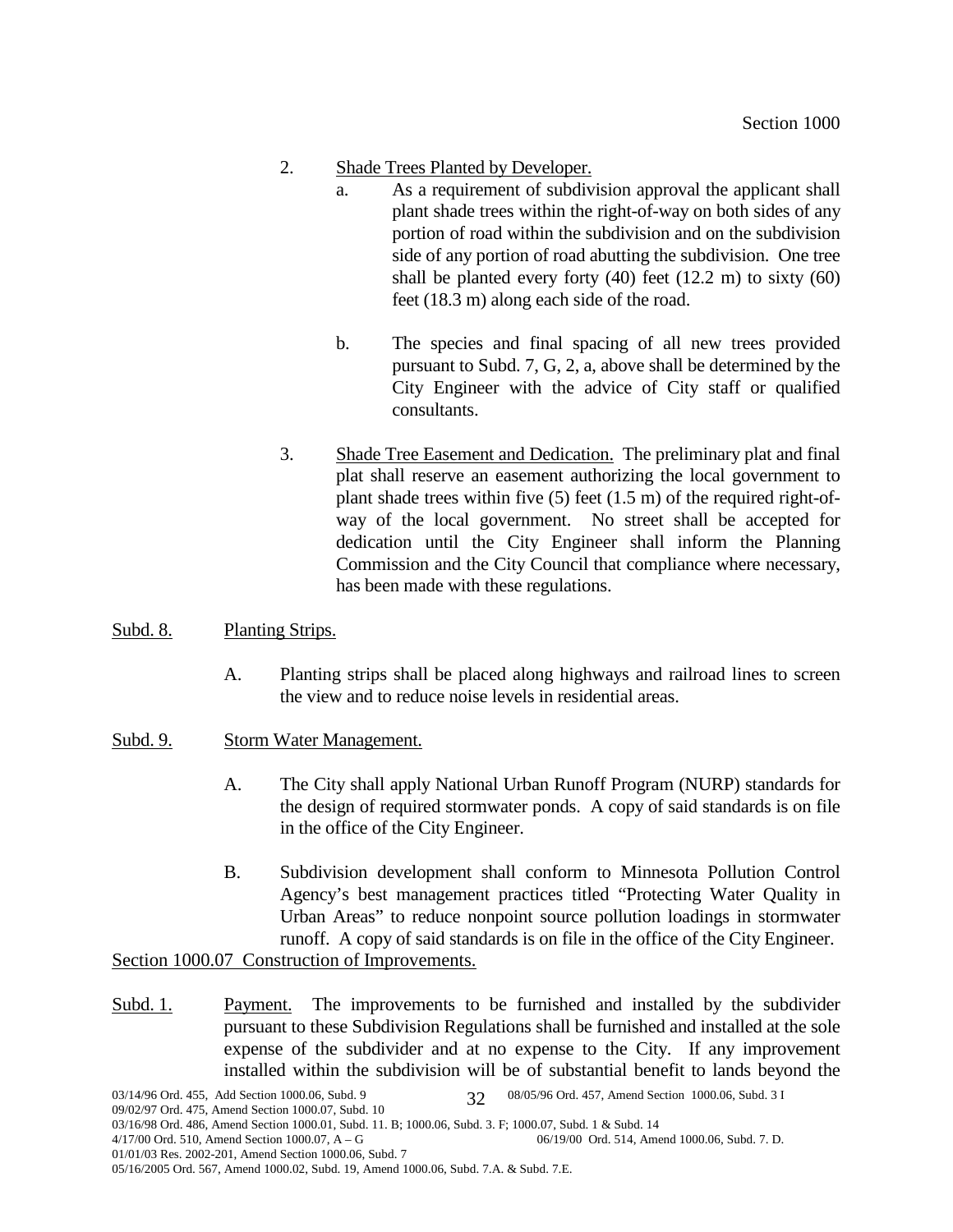boundaries of the subdivision, the City Council may make provision for causing a portion of the cost of the improvement, representing the benefit to such lands, to be assessed against the same and in such case the subdivider will be required only to pay for such portions of the whole cost of said improvements as will represent the benefit to the property within the subdivision.

- Subd. 2. Required Improvement Contract. Prior to installation of required improvements and prior to approval of the final plat the subdivider shall enter into a contract with the City requiring that the subdivider furnish and construct said improvements at his expense and in accordance with plans and specifications to be approved by the City Engineer. The contract shall stipulate the type and extent of the improvements to be constructed, the cost of construction, the construction time schedule, the City's authority to inspect the construction and the amount of the escrow deposit or performance bond to be furnished in accordance with Paragraph "3" of this subdivision. Alternatively, the City in its discretion may require that, or, at the request of the subdivider may agree to undertake the installation of the required improvements, in which event the subdivider shall enter into a contract with the City agreeing to pay the expense thereof, including all construction, engineering, legal, financing and administrative costs incurred by the City by reason thereof, by such contract the developer shall agree to the method and schedule of payment to the City as determined by the City and, if required, shall agree to furnish the escrow deposit or surety bond described in Paragraph "3" of this subdivision.
- Subd. 3. Financial Guarantee. Prior to the approval of the final plat, if the subdivider is to undertake the installation of the required improvements, he shall make an escrow deposit or, in lieu thereof, furnish a performance bond equal to 120% of the total construction cost of the improvements as estimated by the City Engineer, and including the cost of inspection by the City, or, if the City undertakes the installation of said improvements, and if requested by the City, the subdivider shall make an escrow deposit or, in lieu thereof, furnish a surety bond in the amount of the sum he has agreed to pay the City for the installation of said improvements. Any such deposit or bond shall accrue to the City in case of default of the subdivider. In case of default the City shall appropriate any such deposit and pursue its remedies provided by any such bond. The term of any deposit or bond shall be specified by the City. Any bond must be subject to approval by the City. Deposits shall be made with the Treasurer of the City or with a responsible escrow agent acceptable to the City. The City may agree to provide for reduction of the amount of any bond or deposit by reason of completion of, or in payment for, the improvements for which said bond or deposit has been made. Nothing herein shall preclude the City from making special assessments against benefited property for improvements made on it.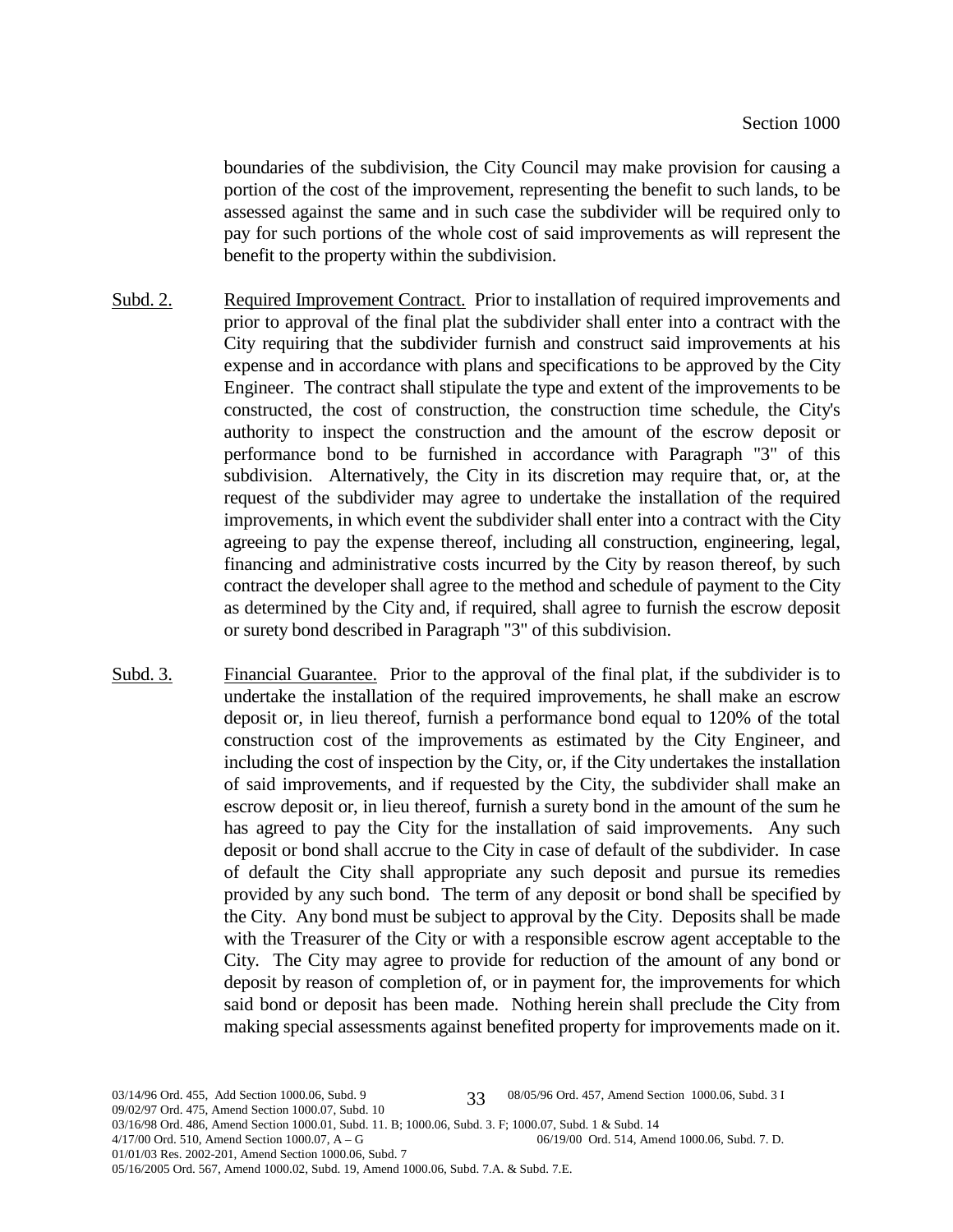- Subd. 4. Construction Plans. Construction plans and specifications for the required improvements conforming in all respects with the standards and ordinances of the City shall be prepared at the expense of the subdivider by a professional engineer registered by the State of Minnesota. Such plans and specifications shall be approved by the City Engineer and shall become a part of the performance contract. Two (2) prints of said plans and specifications shall be filed with the City Clerk.
- Subd. 5. Inspection. All required improvements shall be inspected during the course of construction by the City Engineer and acceptance of said improvements by the City shall require the prior written certification by the City Engineer that said improvements have been constructed in compliance with the plans and specifications.
- Subd. 6. Prior Improvements. Improvements which have been completed prior to application for final plat approval or execution of the performance contract shall be accepted as equivalent improvements provided the City Engineer shall certify in writing that said improvements conform to City standards.
- Subd. 7. Construction by City. The City shall have the right to install such of the required improvements as it may elect, and upon such terms and conditions as it may deem appropriate under the circumstances.
- Subd. 8. As Built Plans. Upon completion of installation of all required improvements, the subdivider shall file with the City Clerk a tracing and two (2) copies of plans and specifications showing all improvements as finally constructed and installed.
- Subd. 9. Street Improvement Standards.
	- A. Grading. The full width of the right-of-way of each street and alley shall be graded, including the subgrade of the areas to be paved, in accordance with the standards and specifications established by the City.
	- B. Paving. All streets shall be paved with concrete or bituminous surfacing in accordance with the standards and specifications established by the City.
	- C. Sodding. The portion of the street right-of-way beyond the paved surface shall be sodded.
	- D. Curb and Gutter. Concrete curb and gutter shall be installed on both sides of the paved surface of all streets. Standard B-618 curb and gutter shall be installed on all collector streets; surmountable type of curb and gutter shall be installed on minor, cul-de-sac and service streets.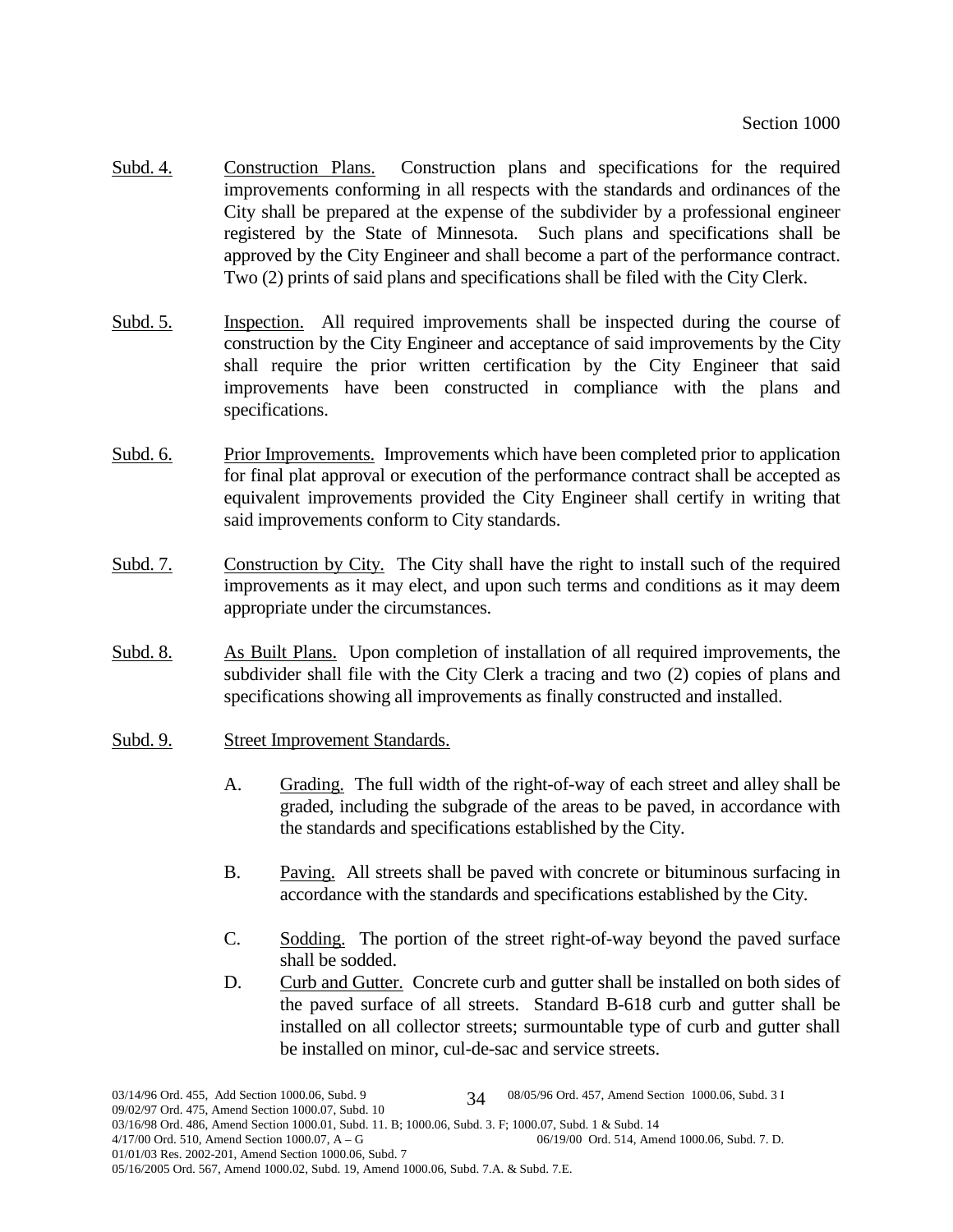- E. Private Driveways. All private driveways providing access to public rightof-ways shall approach at grade level.
- F. Street Signs. Street signs of a design approved by the City shall be installed at each street intersection.
- Subd. 10. Drainage Facilities.
	- A. Storm sewers, culverts and water drainage facilities shall be required when, in the opinion of the City Engineer, such facilities are necessary to insure adequate drainage for the area. All such drainage facilities shall be constructed in accordance with standards and specifications established by the City.
	- B. Additionally, drain tile and trace line shall be installed behind the curb when any rear lot corner is above the abutting street centerline elevations or in any other instance deemed necessary by the City Engineer to insure adequate drainage for the area. All such construction shall be in accordance with standards and specifications established by the City.
- Subd. 11. Subsurface Conditions. The subdivider shall cause tests to be made of subsurface conditions to determine the nature and extent of subsurface soil, rock and water. The location and results of said tests shall be made available to the City. If subsurface conditions exist which in the opinion of the City may be detrimental to the health and welfare of the subdivision, the City may require the installation of neighborhood sanitary sewer and water systems to serve the subdivision.
- Subd. 12. City Water and Sanitary Sewer Systems. Where connection with the City water and sanitary sewer systems is feasible, the subdivider shall be required to install water and sanitary sewer mains in the subdivision and connect the same with the City systems.
- Subd. 13. Sidewalks and Trails. A 6 foot (1.8 m) concrete sidewalk shall be required on at least one side of all local roads and on both sides of local roads if the City determines a need to link a neighborhood with a nearby priority destination such as a school, park, church, public facility or commercial area. A 10 foot (3.05 m) bituminous trail shall be required on both sides of collector roads as designated in the Comprehensive Plan. The City has the option of requiring a concrete sidewalk in lieu of a bituminous trail on one or bothsides of a collector road. All sidewalks shall be constructed of 4 inch concrete placed on a 6 inch gravel base. All bituminous trails shall be constructed of 3 inch bituminous on a 6 inch gravel base. Grades shall be approved by the City Engineer. Sidewalks and trailways shall be

<sup>05/16/2005</sup> Ord. 567, Amend 1000.02, Subd. 19, Amend 1000.06, Subd. 7.A. & Subd. 7.E.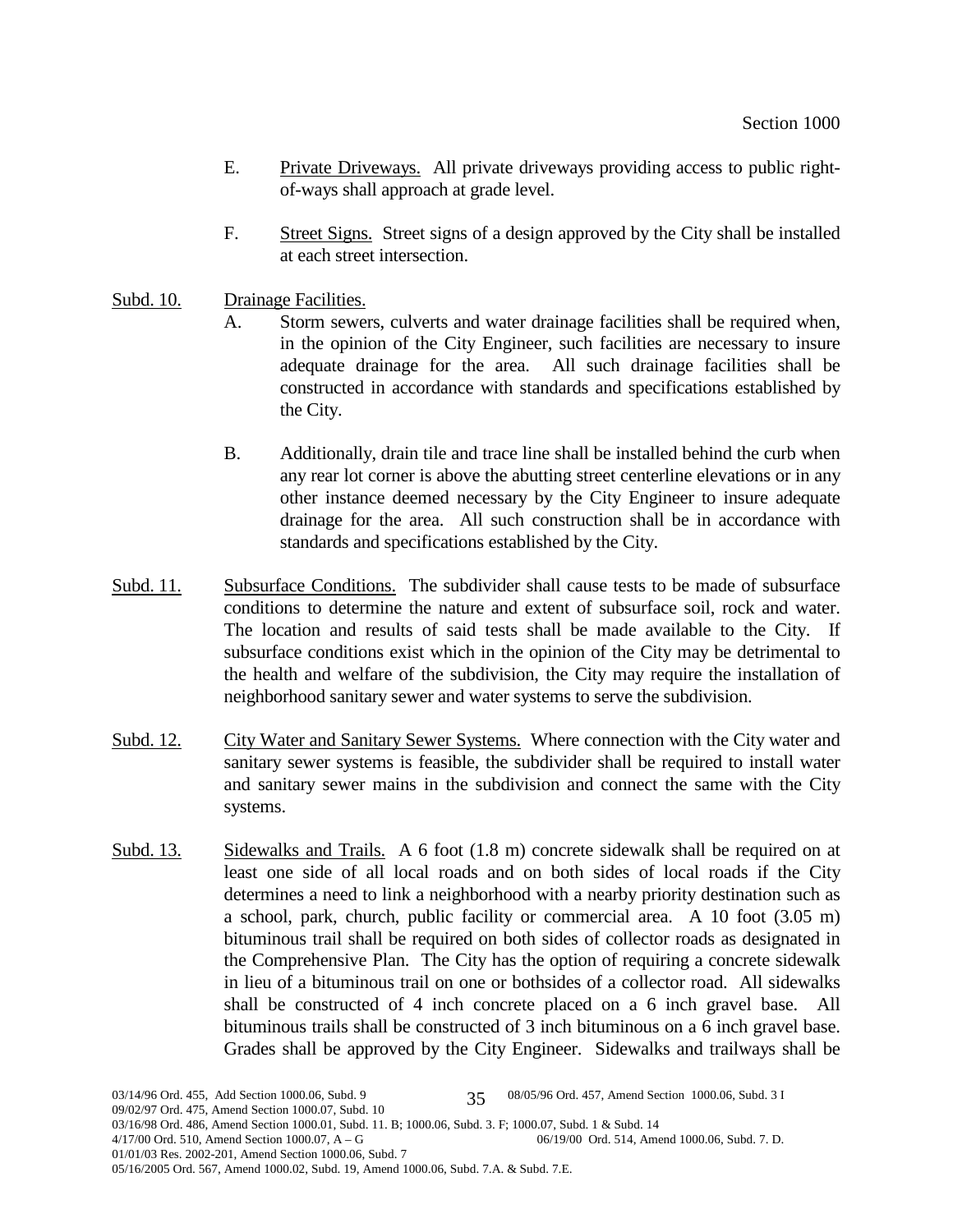placed in the public right-of-way one foot (.3 m) from the property line or, as required by the City Engineer, in an easement granted for such sidewalk or trail.

### Subd. 14. Public Utilities.

- A. Underground Utilities. All telephone, electric or gas service lines shall be placed underground within dedicated public ways or recorded easements in such manner as not to conflict with other underground services. All underground installation of service lines within street rights-of-way shall be completed prior to street surfacing. Upon completion of the installation of underground service lines in dedicated public ways, a tracing and two (2) copies of plans and specifications showing the completed installation shall be filed with the City Clerk.
- B. Utility Poles. All utility poles, except those providing street lighting, shall be placed in rear lot line easements.
- C. Street Lighting. Street lighting shall be installed by the subdivider. All street light poles and fixtures shall conform to City specifications.
- D. Easements. All underground utility service lines, including water, drainage and sanitary sewer systems, which traverse private property shall be installed within recorded easements.
- Subd. 15. Non-Conformance. Any non-conformance with the standards and ordinances of the City in the installation of the required improvements by the subdivider or his agents shall be cause for the City Engineer to order cessation of all construction within the subdivision. In such event, no further construction shall be allowed until the nonconformance is corrected.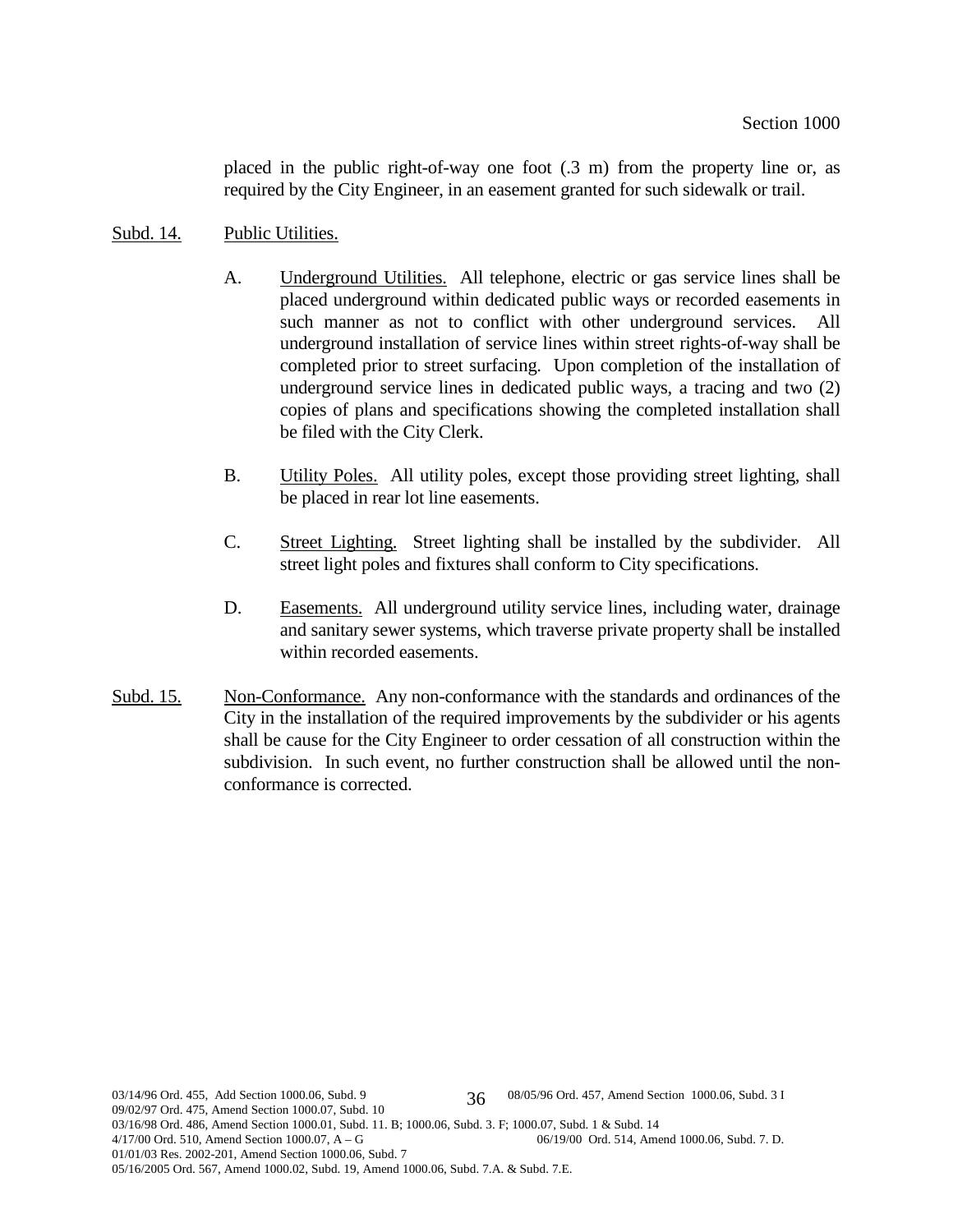# Section 1000.08 Final Plat.

- Subd. 1. Procedure. Prior to City Council approval of a final plat, the following procedures shall be followed:
	- A. Filing of Final Plat. Within six (6) months following approval of the preliminary plat, unless an extension of time is requested in writing by the subdivider and granted by the City Council, the subdivider shall file 16 copies of the final plat with the City Clerk and shall pay a filing fee of \$10.00 per lot. The final plat shall incorporate all changes required by the City Council, and in all other respects it shall conform to the preliminary plat as approved. If the final plat is not filed within six (6) months following approval of the preliminary plat, the approval of the preliminary plat shall be considered void. The final plat may constitute only that portion of the preliminary plat which the subdivider proposes to record and develop at that time, provided that such portion shall conform to all requirements of this ordinance, and provided further that the remaining portion or portions of the preliminary plat not submitted as a final plat shall be subject to the right of the City to adopt new or revised platting and subdivision regulations.
	- B. Filing of Abstract. At the time of filing the final plat with the City Clerk, the subdivider shall also file with said Clerk an abstract of title or registered property abstract, certified to date, evidencing ownership of the premises involved in the plat.
	- C. Reference. The City Clerk shall refer copies of the final plat to the City Engineer, and shall refer the abstract to the City Attorney for their examination and report.
	- D. Reports. The City Engineer and City Attorney shall submit their reports to the City Council within 15 days after the filing of the final plat. The City Engineer shall state whether the final plat and the improvements conform to the engineering and design standards and specifications of the City. The City Attorney shall state his opinion as to the title of the premises involved.
	- E. Fees. The subdivider shall pay the fees of the City Engineer and City Attorney for their services and reports rendered in connection with the final plat.
	- F. Compliance with Law. The final plat shall be prepared in accordance with all applicable State laws and County ordinances.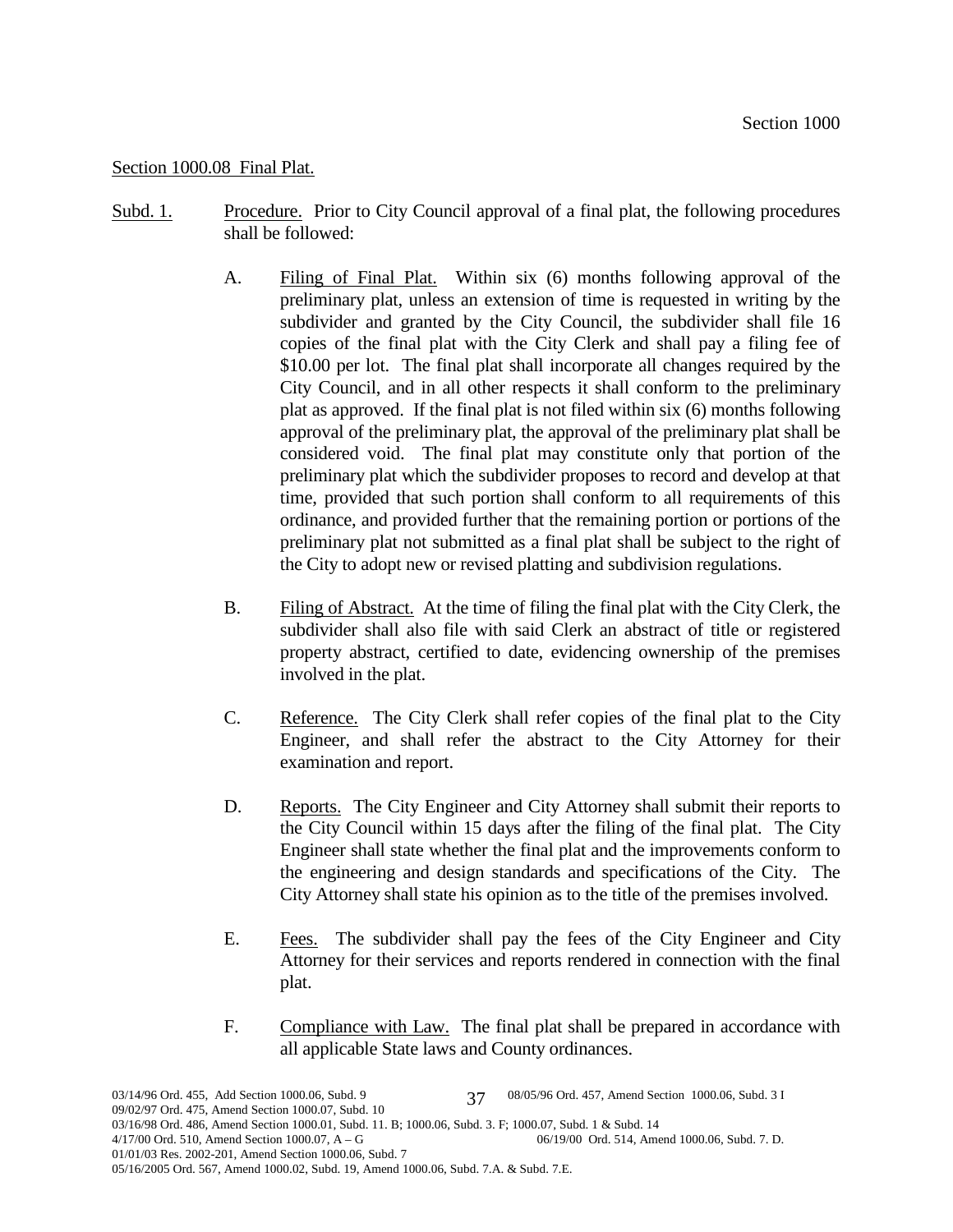- Subd. 2. Council Action. The City Council shall act on the final plat within 60 days of the date on which it was filed with the City Clerk. The final plat shall not be approved if it does not conform to the preliminary plat including all changes required by the City Council, or does not meet the engineering and design standards and specifications of the City.
- Subd. 3. Recording. Following approval of the final plat by the City Council, the City Clerk shall promptly notify the subdivider of said approval and within 30 days thereafter, the final plat shall be recorded with the Register of Deeds or Registrar of Titles of the county in which the subdivision lies. The subdivider shall forthwith furnish the City Clerk with a tracing and three (3) copies of the final plat as recorded, showing evidence of the recording on said copies. Failure of the subdivider to comply with the requirement of recording shall be cause for rescission of approval.
- Subd. 4. Required Final Plat Data. It shall be a condition to the approval of a final plat that the following data shall be shown on said plat or shall be furnished therewith:
	- A. Municipal, township, county or section lines accurately tied to the boundaries of the subdivision by distances and angles.
	- B. Accurate angular and lineal dimensions for all lines, angles and curvatures used to describe boundaries, streets, easements, areas reserved for public use, and other important features shall be shown. Complete curve data shall be shown, including radii, internal angles, points and curvatures, tangent bearings, and lengths of all arcs. Dimensions of lot lines shall be shown in feet and hundredths of feet. No ditto work shall be permitted in indicating dimension.
	- C. Monuments. The applicant shall place permanent reference monuments in the subdivision as required herein.
		- 1. Monuments shall be located on street right-of-way lines, at street intersections, angle points of curve and block corners. They shall be placed so as to be within sight of each other, the sight lines being contained wholly within the street limits.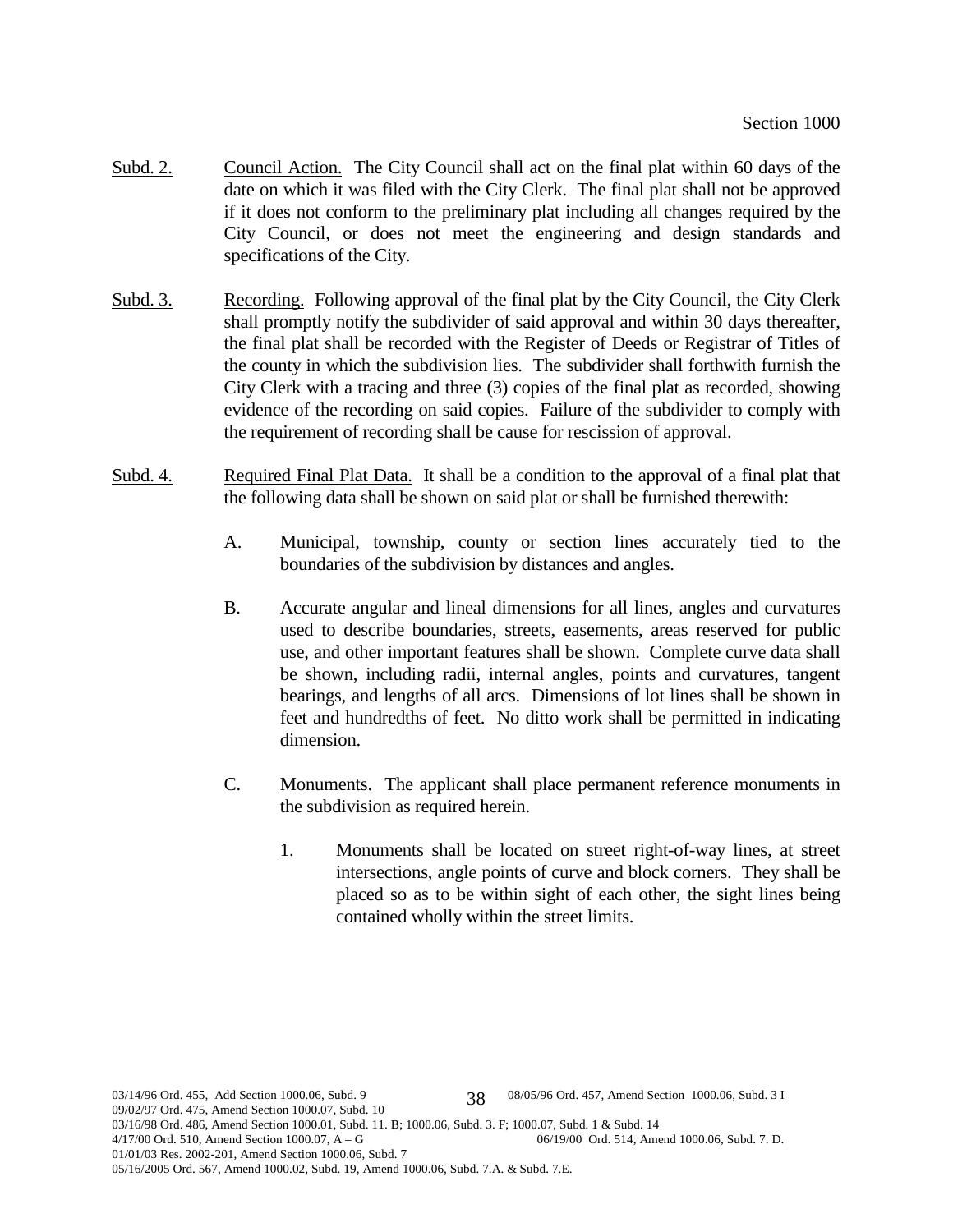- 2. The external boundaries of a subdivision shall be monumented in the field by monuments of iron not less than 16 inches (40.6 cm) in length, not less than 3/4 inch (18.9 mm) in diameter, and marked on top with a plastic cap identifying the land surveyor's registration number. These monuments shall be placed not more than 1,400 feet (427 m) apart in any straight line and at all corners, at each end of all curves, at the point where a curve changes its radius, at all angle points in any line, and at all angle points along the meander line, said points to be not less than 20 feet (6.1 m) back from the bank of any stream, except that when such corners or points fall within a street, or proposed future street, the monuments shall be placed in the side line of the street.
- 3. All internal boundaries and those corners and points not referred to in the preceding paragraph shall be monumented in the field by like monuments as described above. These monuments shall be placed at all block corners, at each end of all curves, at a point where a river or lake changes its radius, and at all angle points in any line.
- 4. The lines of lots that extend to lakes or streams shall be monumented in the field by like monuments as described above. These monuments shall be placed at the point of intersection of the lake or stream lot line, with a meander line established not less than 20 feet (6.1 m) back from the bank of the lake or stream.
- 5. All such monuments shall be set flush with the ground and planted in such a manner that they will not be removed by frost.
- D. Pipes or steel rods shall be placed at each corner of each lot and the location thereof shall be shown.
- E. An identification system for all lots and blocks shall be shown.
- F. Streets shall be named and all names shall be shown. A sequence of street naming shall be followed consistent with the pattern that has been established in the area.
- G. In the event the final plat is a re-plat of an earlier subdivision, the original platting of the subdivision shall be shown and identified by dotted lines.
- H. Judicial and county ditches shall be shown by dimensions and angles as determined from county records.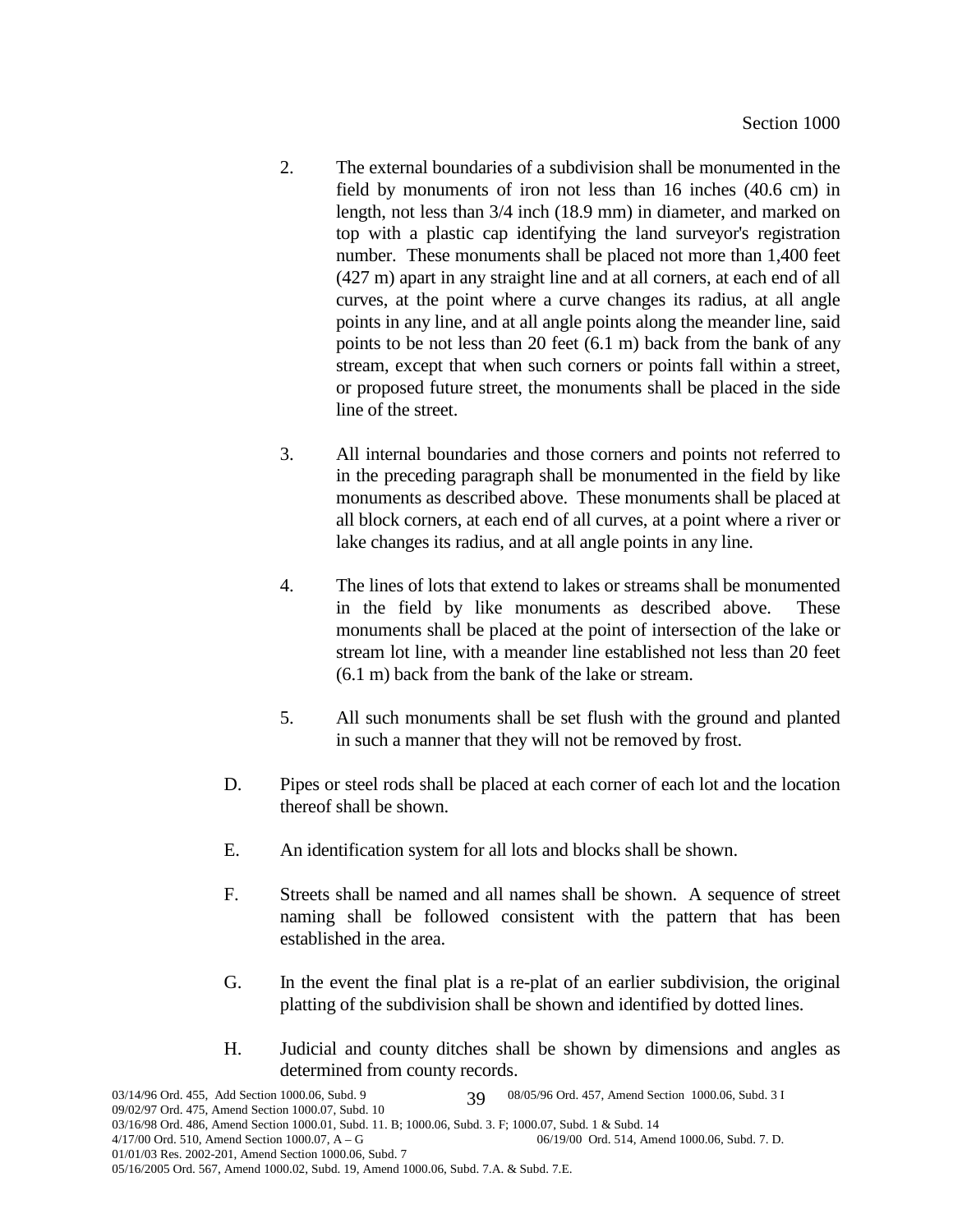- I. Low land and water areas shall be indicated by an identification symbol.
- J. All utility and drainage easements, and the dimensions thereof, shall be shown.
- K. The names and platting of adjoining subdivisions shall be shown and identified by dotted lines to a distance of 100 ft. (30.5 m) from the boundaries of the subdivision under consideration. Lot, block and street arrangements of such adjoining subdivision shall be shown. Where adjacent land is unplatted, it shall be so indicated.
- L. Before any residential plat may be approved and before any permit may be issued for a residence therein, the subdivider shall first present competent proof that the natural ground water level at all times in said subdivision is not less than 2 ft. (.61 m) below the level of the lowest portion of the proposed structure, or that a satisfactory system of ground water control will be constructed as an integral part of the proposed residential subdivision.

# Section 1000.09 Registered Land Surveys.

Subd. 1. The provisions of this ordinance shall apply to all registered land surveys within the City, and the standards, regulations and procedures hereof shall govern the subdivision of land by registered land survey. Building permits shall be withheld on tracts which have been subdivided by unapproved registered land surveys; and the City shall decline to accept tracts as streets or roads or to improve, repair or maintain such tracts within an unapproved registered land survey.

### Section 1000.10 Easements.

Subd. 1. Prior to the submission of a final plat, registered land survey or land subdivision to the City Council for approval, the subdivider shall furnish the City with all easements for utilities, drainage, street rights-of-way, surface water ponding, and such other public uses as shall be found to be necessary, convenient, or desirable by the City. Said easements shall be in proper form for recording in the Office of the Register of Deeds or Registrar of Titles. Duplicate certificates of title shall be made available for the filing of easements on registered land. No final plat shall be approved by the City Council until there has been full compliance with this section.